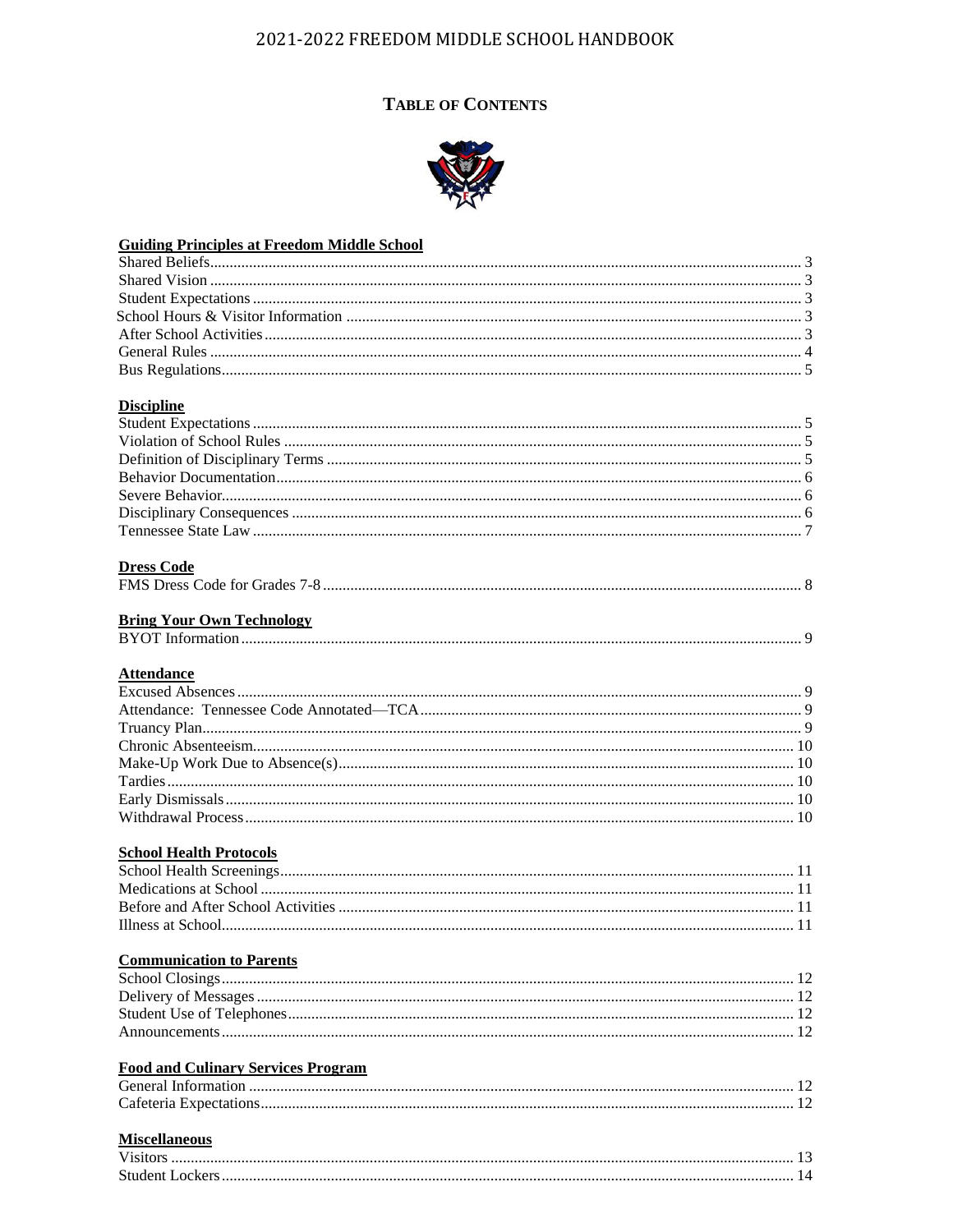| <b>Grading Policy</b>          |  |
|--------------------------------|--|
|                                |  |
|                                |  |
| <b>Required Assessments</b>    |  |
|                                |  |
|                                |  |
| <b>FMS Course Offerings</b>    |  |
|                                |  |
|                                |  |
|                                |  |
|                                |  |
|                                |  |
| <b>Counseling at FMS</b>       |  |
|                                |  |
| <b>Extracurricular</b>         |  |
|                                |  |
|                                |  |
|                                |  |
| <b>Library/Media Center</b>    |  |
|                                |  |
|                                |  |
| <b>State and FSSD Policies</b> |  |
|                                |  |
|                                |  |
|                                |  |
|                                |  |
|                                |  |
|                                |  |
|                                |  |
|                                |  |
|                                |  |
|                                |  |
|                                |  |
|                                |  |
|                                |  |
|                                |  |
|                                |  |
|                                |  |
|                                |  |
|                                |  |
|                                |  |
|                                |  |
|                                |  |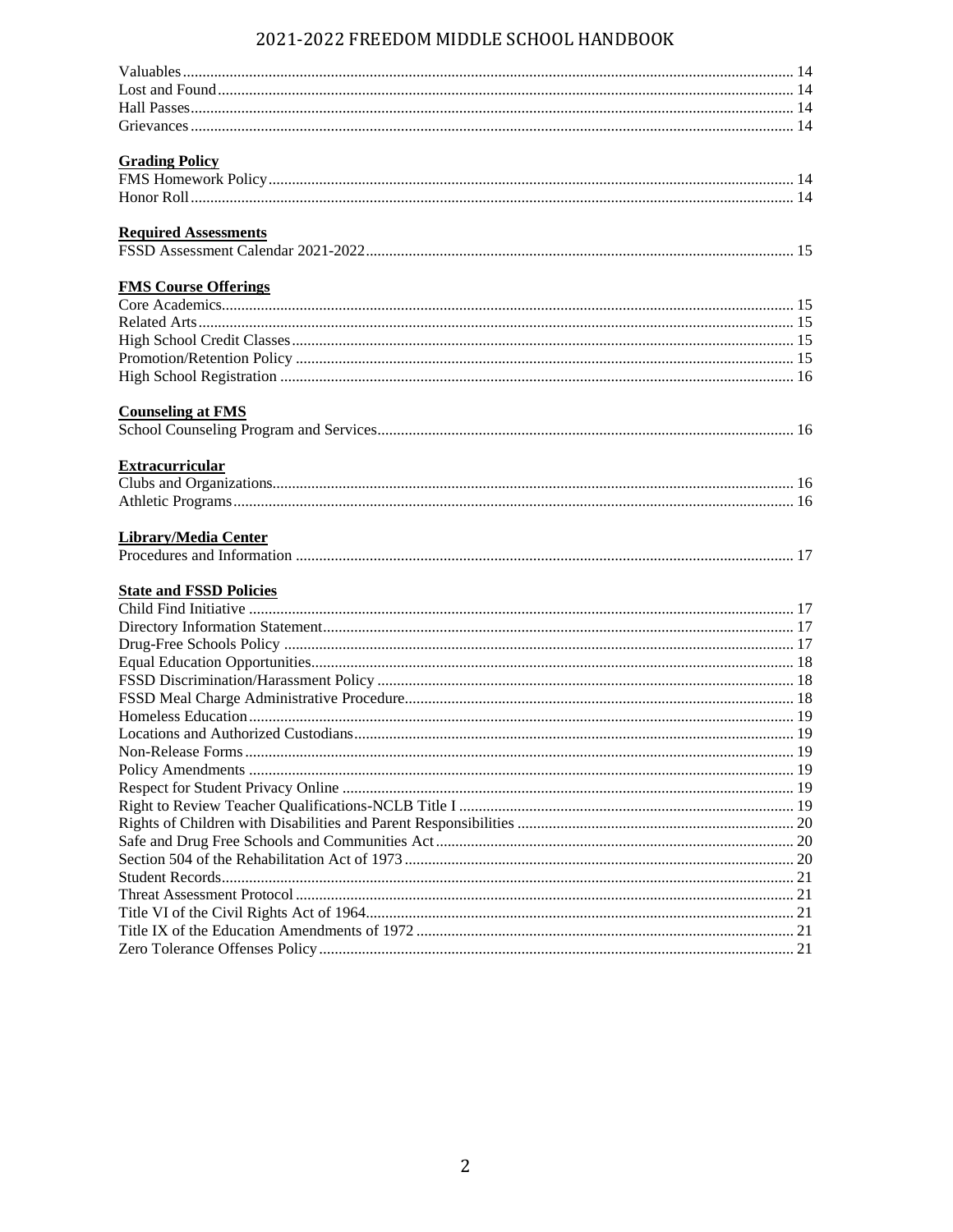## **GUIDING PRINCIPLES AT FREEDOM MIDDLE SCHOOL**

### **Shared Beliefs**

To achieve our mission and reach our vision, we believe that students, parents, school personnel, and community members must contribute to and support:

- Maintaining a safe learning environment.
- Research-based teaching practices and learning opportunities.
- The use of differentiated instruction.
- Real life application of lessons.
- Collaboration of students, faculty, staff, parents, and community members in decision making and school activities.
- A diverse program of core academics, fine arts, technology, wellness, and relationship building.
- The transformation of teaching into learning for all.

**Shared Mission: Personal Best + Collaborative Effort = Excellence for ALL** 

#### **Shared Vision**

Academic excellence will be achieved collaboratively at Freedom Middle School through the use of data driven instructional practices, setting high expectations, embracing diversity, and ensuring safety for all.

### **Student Expectations**

Everyone in the Freedom Middle School community will work together to ensure that all students, in a safe and orderly environment, will have the opportunity to:

- Demonstrate skills needed to become lifelong learners.
- Demonstrate skills needed to produce high quality work.
- Demonstrate critical thinking and problem-solving skills.
- Demonstrate awareness of their roles as informed, responsible citizens in our diverse world.
- Demonstrate skill in using technology for resource gathering and problem solving.

### **School Hours & Visitor Information**

School hours for the 2021-2022 school year are 7:30 a.m. – 2:30 p.m. Doors will be opened to students at 7:00 a.m. For the safety of our students, all visitors (including parents) must sign in and show government issued identification at the front office upon arrival. Parents should not visit any classroom before receiving specific clearance for that classroom from administration. Students arriving prior to 7:15 a.m. will go directly to the gym or the library upon arrival to school and sit in designated areas. All students are expected to be in their 1st period by 7:30 a.m. unless under the direct supervision of a teacher or other staff; students may only be in the building between 7:00 a.m. and 2:45 p.m. unless supervised.

Buses load and unload in the front of the building. Bus students will enter the building through the main entrance. Cars will load and unload in the rear of the building. All car riders will enter through the concession area (near gym) until 7:20 a.m., at which time, they will enter through the main entrance. Car riders will exit through the designated back doors. After 2:45 p.m., students must be picked up at the main entrance.

Walkers and bicycle riders will enter the building through the same entrance as bus riders. All bicycles should be secured to the bicycle rack located in the front of the building near the bus entrance/exit. The dismissal procedure starts at 2:30 p.m. Walkers and bicycle riders will report to the front lobby and will be dismissed after buses leave.

All students should be picked up by 2:45 p.m. unless supervised activities necessitate a change in pick up times. If a parent is unable to pick his/her child up by 2:45 p.m. and the child is not under the direct supervision of a teacher, we recommend the FSSD MAC program. Inquire at the front office if you need this service. *Supervision is not available after 2:45 p.m. In the interest of your child's safety, please do not leave your child unsupervised.* Unless prior arrangements are made with a school official, students **must** leave campus by 2:45 p.m. Students repeatedly remaining on campus (inside or outside) after 2:45 p.m. may face appropriate consequences.

### **After School Activities**

All students must leave campus at the end of school-sponsored events. Violators may be prohibited from attending future events.

**Remember... Be where you are supposed to be when you are supposed to be there.**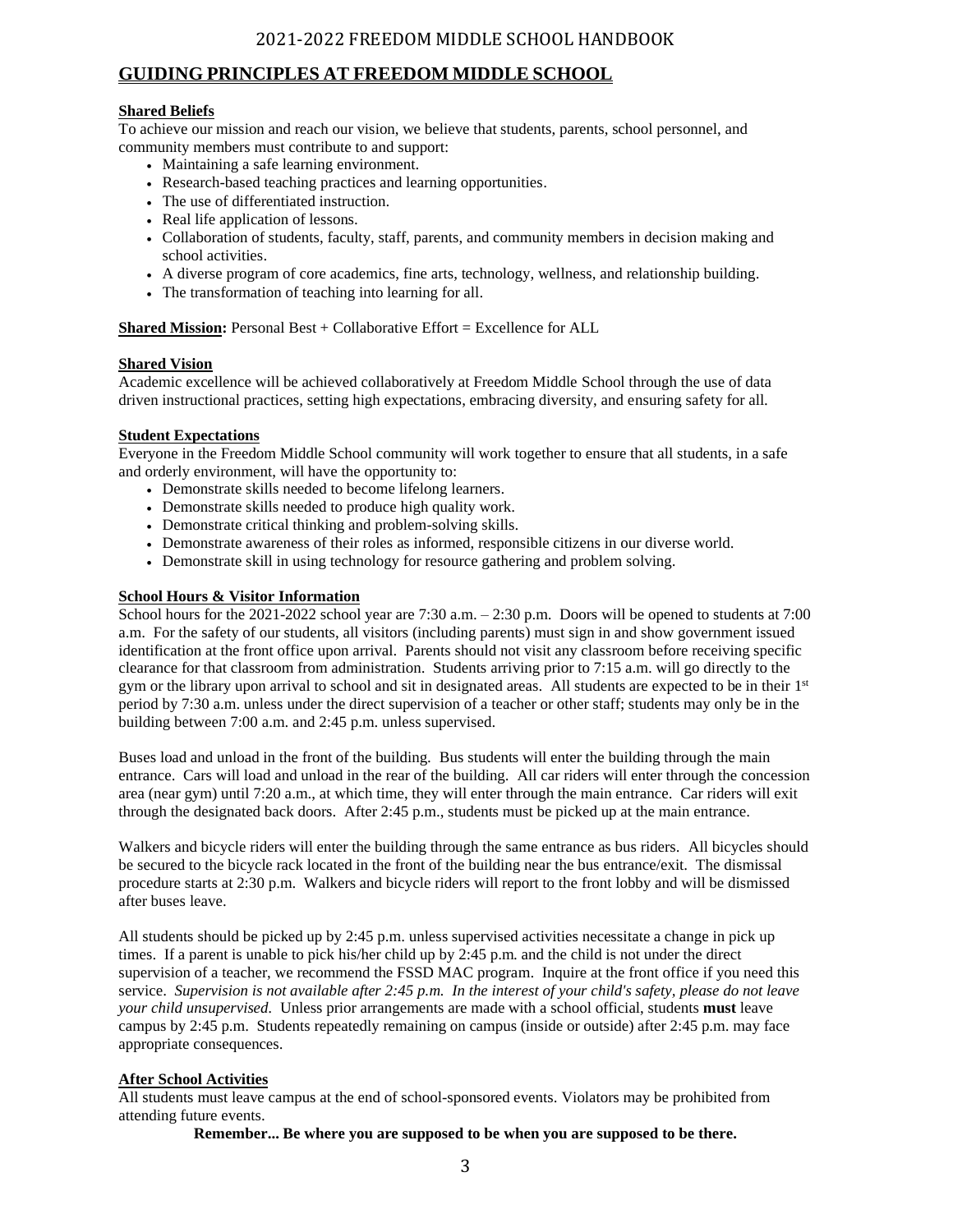#### **General Rules**

- **1.** Defacing or destroying the school facility or any school property is prohibited. If either of these actions occurs, the student shall pay for the cost of damages. In addition, disciplinary action may be imposed.
- **2.** Any misbehavior that occurs while in route to or from school that threatens the reputation of the school will be dealt with by the school. It should be noted that parents have the right to file civil petitions against students who infringe on the rights of their children in route to and from school (for example: fighting, abuse, etc.).
- **3.** Crossing through private property when walking to or from school is not allowed.
- **4.** After arrival, students may not leave the school campus without going through early dismissal procedures.
- **5.** The use of profane, indecent, insulting, or threatening language on school grounds or while engaged in school-related activities is not tolerated.
- **6.** Students shall not have knives, box cutters, laser pointers, razor blades, water guns, fireworks, guns or other unlawful weapons (or items that could be mistaken for weapons such as toy guns, knives, etc.) in their possession while at school, in route to and from school, or at school functions outside of the regular school day.
- **7.** Gambling and gambling devices are not allowed on school property.
- **8.** Food and drink may be allowed in the classroom at teachers' discretion.
- **9.** The possession of tobacco, electronic smoking devices, lighters and/or matches is prohibited.
- **10.** Students shall display proper conduct at all school-related events and field trips during and after school. Students who do not exhibit proper conduct may not be allowed to attend future events.
- **11.** Students are expected to behave in a courteous way at all assemblies. Students are expected to sit in assigned seats and to remain seated. Those who cause disruption will receive an appropriate consequence.
- **12.** Students in the halls during class time must have a hall pass signed by a staff member.
- **13.** Students are expected to walk on the right side as they move through the halls without excessively loud talking, running, horseplay or other disruptive behavior.
- **14.** Entering the faculty lounge or teachers' planning rooms without permission is not allowed.
- **15.** Promoting non-school related organizations without administrator approval is prohibited.
- **16.** Students cannot sell items at school. Any unauthorized selling will result in disciplinary action.
- **17.** Backpacks are permitted throughout the school day. Items that will not fit in assigned lockers should be taken to the area designated by their teacher or coach for safe storage during the school day.
- **18.** An Internet agreement must be signed and students must abide by the rules as stated.
- **19.** Students must keep their hands, feet, and objects to themselves. This includes public displays of affection.
- **20.** Students may only use electronic device and accessories as allowed by the teacher.

#### **The school is not responsible for lost or stolen valuables.**

All students shall obey the rules of the school and the directions of all teachers and staff while on school property or at school-related activities. All school rules apply on field trips including dress code. If students fail to conform, they will be subject to consequences. If a student or parent refuses to accept consequences, the offending student is subject to suspension or a juvenile petition.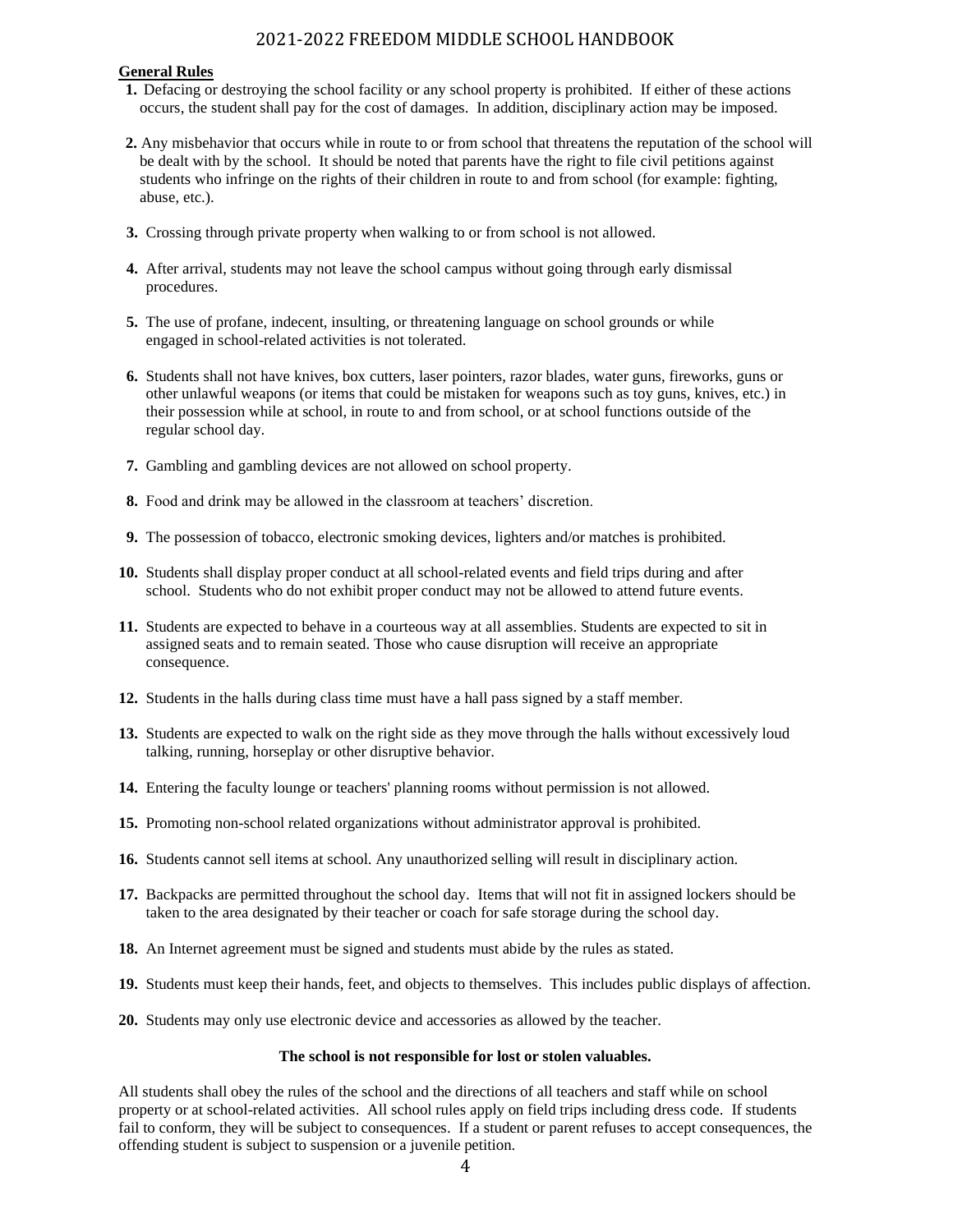### **Bus Regulations**

Riding the bus is an extension of school activity. Therefore, bus students must conduct themselves in a manner that is consistent with the established safety standards of the FSSD. The rules and regulations established for the bus will be distributed prior to the beginning of each school year. *RIDING THE BUS IS A PRIVILEGE.*

## **DISCIPLINE**

At FMS we strive to support each student in order to create a safe and effective learning environment while increasing instructional time by reducing discipline issues. We work to understand behaviors and then assist in modifying those behaviors proactively prior to implementing disciplinary intervention. This method helps students not only meet expectations but also holds them fully accountable for their actions. We appreciate your support as we encourage all students to be STARs—Safe, Trustworthy, Accountable, and Respectful!

|                                                                                                                |                                                                                                                                                                                                                                   | <b>RUSTWORTHY</b>                                                                                                                                                                                      | CCOUNTABLE                                                                                                                                                                                                                                                                                                                             | $R_{\text{espectfull}}$                                                                                                                                                                                                                                                 |
|----------------------------------------------------------------------------------------------------------------|-----------------------------------------------------------------------------------------------------------------------------------------------------------------------------------------------------------------------------------|--------------------------------------------------------------------------------------------------------------------------------------------------------------------------------------------------------|----------------------------------------------------------------------------------------------------------------------------------------------------------------------------------------------------------------------------------------------------------------------------------------------------------------------------------------|-------------------------------------------------------------------------------------------------------------------------------------------------------------------------------------------------------------------------------------------------------------------------|
| Learning Environment  <br>(Classroom, library,<br>theatre, assemblies, drills)                                 | Use classroom supplies<br>$\star$<br>appropriately<br>Keep walkways clear of<br>personal belongings<br>Keep hands, feet, and objects<br>$\star$<br>to vourself<br>Report unsafe behaviors to<br>$\star$<br>an adult               | Do your own work<br>$\star$<br>★<br>Be honest<br>★<br>Only use authorized<br>websites/applications with<br>permission<br>$\bigstar$ Maintain dress code<br>guidelines at all times                     | $\bigstar$ Be on time and prepared for<br>class<br>$\bigstar$ Complete work on time,<br>including make-up work<br>$\bigstar$ Follow up with each teacher<br>after absences<br>$\bigstar$ Seek help when needed<br>$\bigstar$ Participate and be engaged<br>in class activities<br>$\bigstar$ Follow directions the first<br>time given | $\bigstar$ Use kind words<br>Be patient with others<br>★<br>Treat others and their property<br>how you would want to be<br>treated<br>$\bigstar$ Listen to ALL adults<br>Value class time<br>$\star$                                                                    |
| <b>Social Environment</b><br>(Cafeteria, hallways,<br>bathrooms, arrival,<br>dismissal, pep rallies,<br>buses) | $\bigstar$ Keep noise at an acceptable<br>level<br>$\bigstar$ Keep hands, feet, and objects $\bigstar$<br>to yourself<br>$\bigstar$ Keep cell phones and<br>earbuds put away<br>$\bigstar$ Report unsafe behaviors to<br>an adult | Follow the rules at all times<br>$\star$<br>$\star$<br>Be honest<br>Be where you're supposed to<br>be when you're supposed to<br>be there<br>Maintain dress code<br>$\star$<br>guidelines at all times | $\bigstar$ Take ownership for your own<br>words and actions<br>$\bigstar$ Follow school expectations<br>$\bigstar$ Clean up after yourself<br>$\star$<br>Make best effort to utilize<br>restroom and lockers<br>between classes                                                                                                        | Be responsible for your own<br>$\star$<br>actions (avoid drama, gossip,<br>etc.)<br>$\bigstar$ Treat others and their property<br>how you would want to be<br>treated<br>Listen to ALL adults<br>*                                                                      |
| <b>Extracurricular</b><br><b>Environment</b><br>(Sports, clubs, drama)                                         | Arrange for timely pickup<br>*<br>prior to the event<br>Keep hands, feet, and objects<br>$\star$<br>to yourself<br>$\bigstar$ Report unsafe<br>behaviors/situations to an<br>adult                                                | Monitor your personal<br>$\star$<br>belongings<br>Take only what belongs to<br>$\star$<br>vou<br>Be honest<br>$\star$<br>Control temper and resolve<br>$\star$<br>conflicts peacefully                 | $\bigstar$ Represent yourself and<br>Freedom positively at all<br>times<br>$\bigstar$ Follow school expectations<br>$\star$<br>Be with appropriate school<br>personnel before, during,<br>and after all extracurricular<br>activities<br>$\bigstar$ Clean up after yourself                                                            | $\bigstar$ Use appropriate, positive<br>language<br>$\bigstar$ Treat others and their property<br>how you would want to be<br>treated<br>Listen to ALL school personnel<br>Demonstrate appropriate<br>school spirit and sportsmanship<br>(athletes and student section) |

#### **Violation of School Rules**

 Students who violate school-wide and/or classroom rules will receive disciplinary action, which is appropriate for the particular offense. Staff will communicate with parents to help prevent further misconduct by students. Some of the consequences that could result if a student fails to adhere to established rules are:

- Verbal Reprimand
- Student Conference
- Alternative Classroom (AC)
- Special Duties / Activities
- After School Opportunity Room
- Lunch Detention
- After School Detention
- Extended Alternative Classroom (EAC)
- Loss of Privilege to Participate in School Related Activities
- Placement at the ALC
- Parent Contact
- Suspension/Expulsion
- Teacher Detention
- Juvenile Petition
- Restitution

### **Definition of Disciplinary Terms**

**Discipline Referral:** A discipline referral will be completed by faculty/staff when a student's behavior is not in compliance with school rules.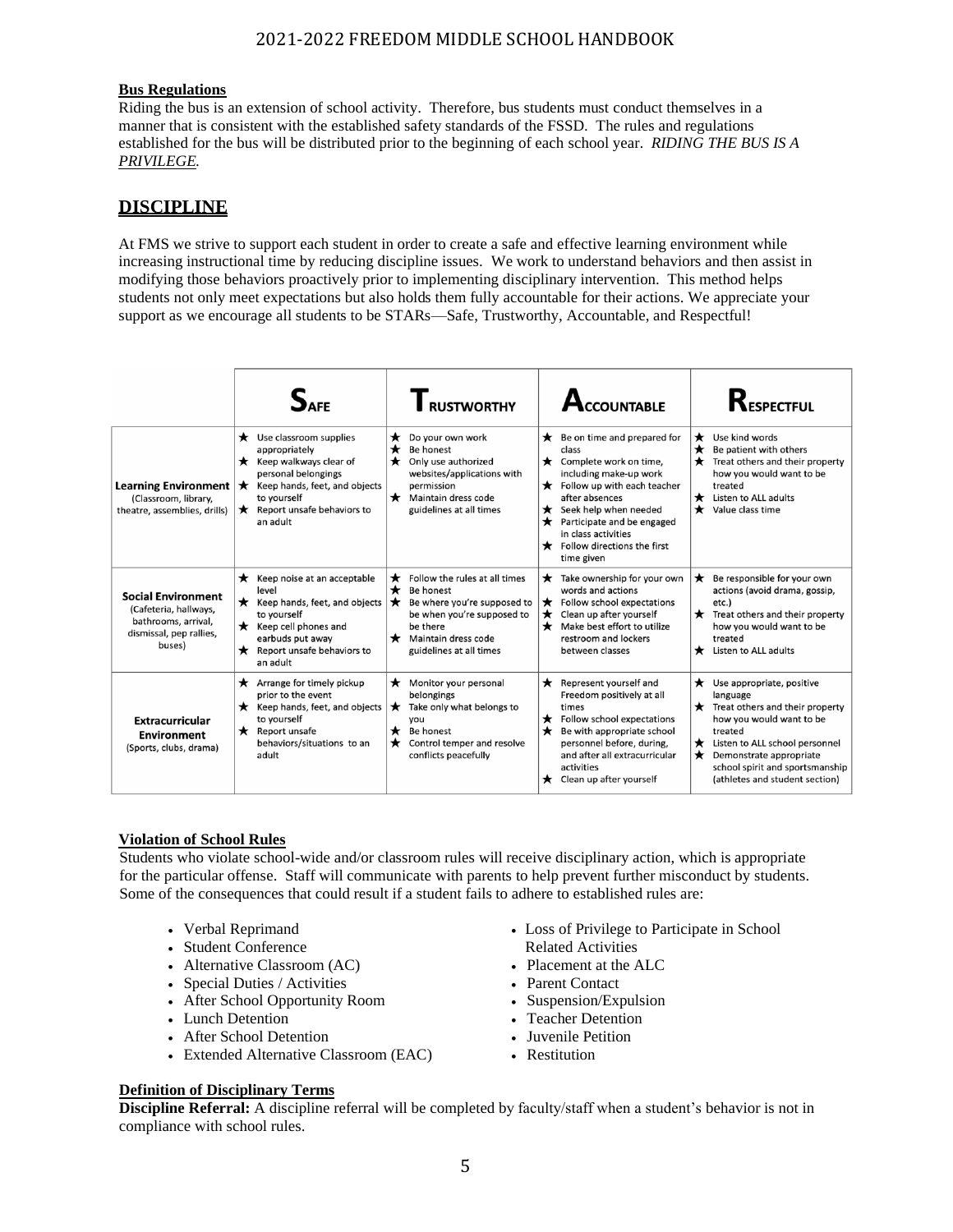**Lunch Detention:** A detention that requires a student to eat lunch in a different location than peers.

**After School Detention (ASD):** A 60-minute detention (2:35-3:35) held in a designated room after school. After School Detention may not be postponed or rescheduled by a student. A parent must contact the school to reschedule a detention. Failure to attend an assigned ASD may result in a referral to the After School Opportunity Room. Parents are responsible for transportation.

**After School Opportunity Room:** A 3-hour session providing a structured learning environment after school. After School Opportunity Room begins at 2:30 p.m. and concludes at 5:30 p.m. The session will be held in a designated classroom. Parents are responsible for transportation. All students are to be picked up promptly in front of the school building at 5:30 p.m. After School Opportunity Room may not be postponed or rescheduled by a student. Failure to attend may result in placement in AC.

**Alternative Classroom (AC):** An alternative classroom within the school building in which students are removed from the regular school population for a designated period of time. The students are closely supervised in a structured environment. They are required to complete all core academic work assigned by their academic teachers. Additionally, the students in AC will engage in restorative practices.

### *\*\*While students are in AC, they cannot attend or participate in any school activities until after 2:30 p.m. on the last day of assignment to AC, including those activities held on weekends.*

**Extended Alternative Classroom (EAC):** A classroom designed to provide a disciplinary alternative to out-ofschool suspension and to placement at the Alternative Learning Center (ALC). This program does not completely eliminate the use of these disciplinary tools, but it does offer another opportunity for behavior modification within a school setting before such measures are taken. The EAC program enables a student to receive all of his/her educational services, but it separates him/her from the general student population. The program is designed to be restorative in nature.

### *\*\*While students are in EAC, they cannot attend or participate in any school activities until after 2:30 p.m. on the last day of assignment to EAC, including those activities held on weekends.*

**Out-of-School Suspension:** A suspension from all school classes and activities for a designated period of time as determined by administration.

**Alternative Learning Center (ALC):** A restrictive school setting located at the Williamson County Sheriff's Office serving students throughout the county who have demonstrated chronic discipline problems and/or zero tolerance offenses. Parents are responsible for transportation.

### *\*\*Students who are in ALC, or suspended from school, may not be on FMS premises at any time and may not attend or participate in after-school or weekend activities at any location.*

### **Behavior Documentation**

- Teachers will contact parents and make referrals to counselors as needed for students not meeting classroom expectations.
- Severe offenses will result in automatic discipline referrals.
- School administrators will contact parents when consequences are necessary.
- All violations of law will be reported to the appropriate authorities.

### **Disciplinary Consequences**

## **Up to 3 Days AC:**

- Profanity
- Selling of any items during school or at school functions.
- Instigation/Slander: Students who incite disruption, confusion, and conflict (rumors, gossip, he said/she said)

### **1-5 Days AC:**

- Forgery or giving false information
- Continued/Serious disruption in the classroom or on school grounds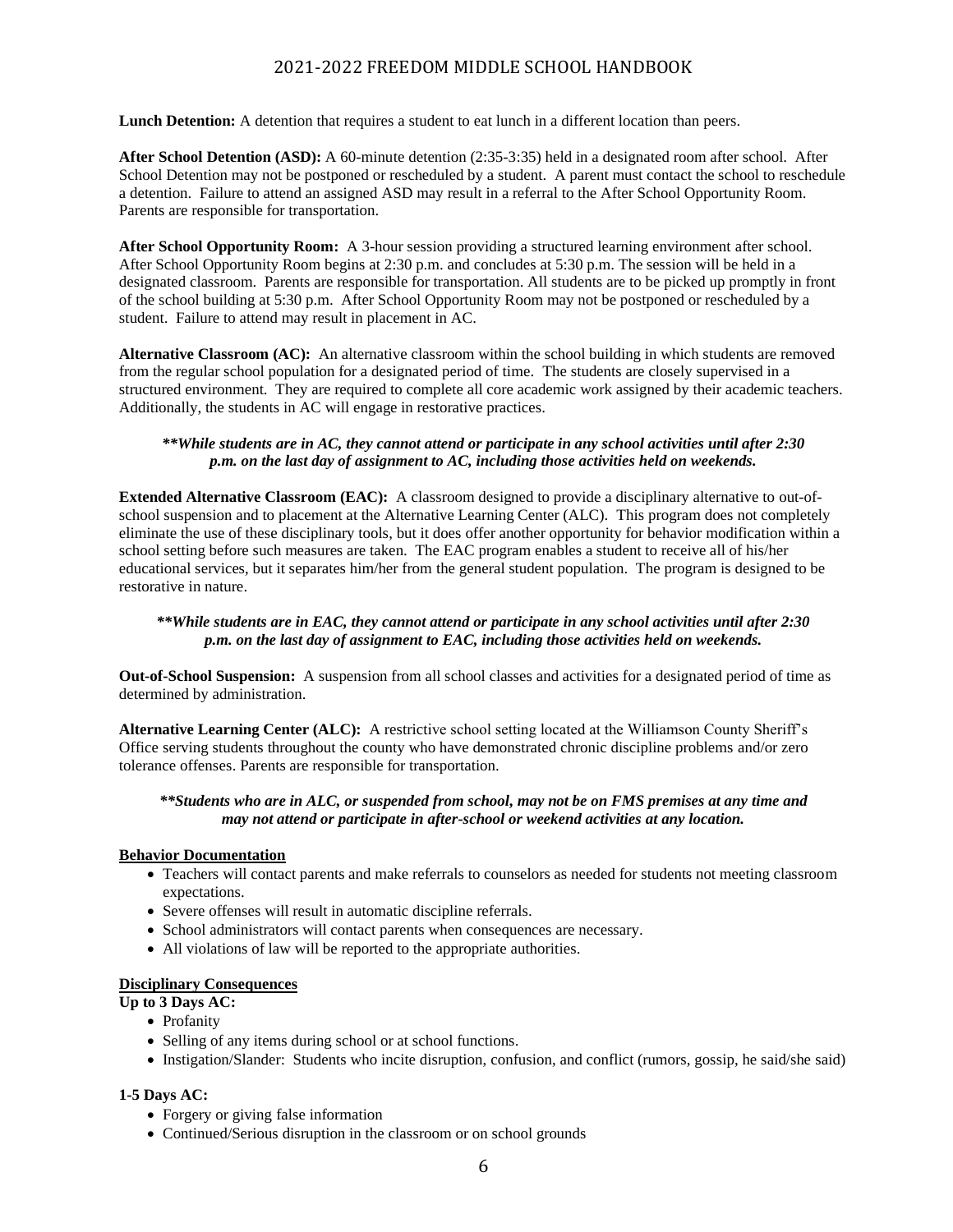- Disrespect to others
- Inappropriate physical contact, verbal or body language, written language or any other inappropriate item(s)
- Cheating or attempted cheating (includes plagiarism, copying another test, homework, or class work); using cell phones to take pictures of tests and/or answer keys is a form of cheating
- Improper use of any electronic devices
- Skipping class
- Acts of vandalism or property destruction and/or vandalism to another student's or school's property
- Theft
- Possession of "over the counter" medications including vitamins, cough drops, or medication prescribed for a student that has not been registered with the nurse

### **3-5 Days AC**

- Aggressive behavior
- Possession of a pocket knife
- Bullying, extortion, intimidation, harassment, or threats
- Improper use of a product as an inhalant (paint, markers, glue, white out, etc.)

### **3-10 Days AC/EAC**

- Using any object with the POTENTIAL OR INTENT to harm.
- Possession of an object that could be mistaken for a weapon (toy gun, knife, etc.)

### **5 Days of AC**

- Possession/usage of tobacco, electronic smoking devices, lighters and/or matches
- Gross defiance or insubordination
- Skipping school

### **Minimum 5 Days AC**

- Racial slurs
- Gang Activity or Association: Gangs that initiate, advocate, or promote activities that threaten the safety or well-being of any person(s) or property on school grounds or that disrupt the school environment are harmful to the educational process. The use of hand signals, graffiti, or the presence of any apparel, jewelry, accessory, or manner of grooming that, by virtue of its color, arrangement, trademark, symbol, or any other attribute that indicates or implies membership or affiliation with such a group, presents a clear and present danger. This is contrary to the school environment and educational objectives and creates an atmosphere where unlawful acts or violations of school regulations may occur. (FSSD Board Policy 6.3101)

### **Minimum 10 Days EAC**

- Verbal abuse of faculty/staff
- Fights
- Sexual harassment

### **Out of School Suspension, ALC, and/or the filing of a petition could result from:**

- Continued disregard of school rules (unruly)
- Assault
- Zero tolerance behavior
- Other student offenses as deemed necessary by school administration or SRO

*We encourage any student who is aware of a potentially violent or destructive situation at FMS to report it to the nearest available adult. IT IS YOUR DUTY TO ASSIST IN CREATING AND MAINTAINING A SAFE ATMOSPHERE AT FMS. The Freedom Middle School administration reserves the right to adjust consequences when deemed necessary or appropriate.*

### **Tennessee State Law**

A minor shall not, directly or indirectly, purchase or acquire smoking paraphernalia. Any minor purchasing or acquiring smoking paraphernalia is subject to juvenile proceedings (Section 39-15-409, Tennessee Code Annotated).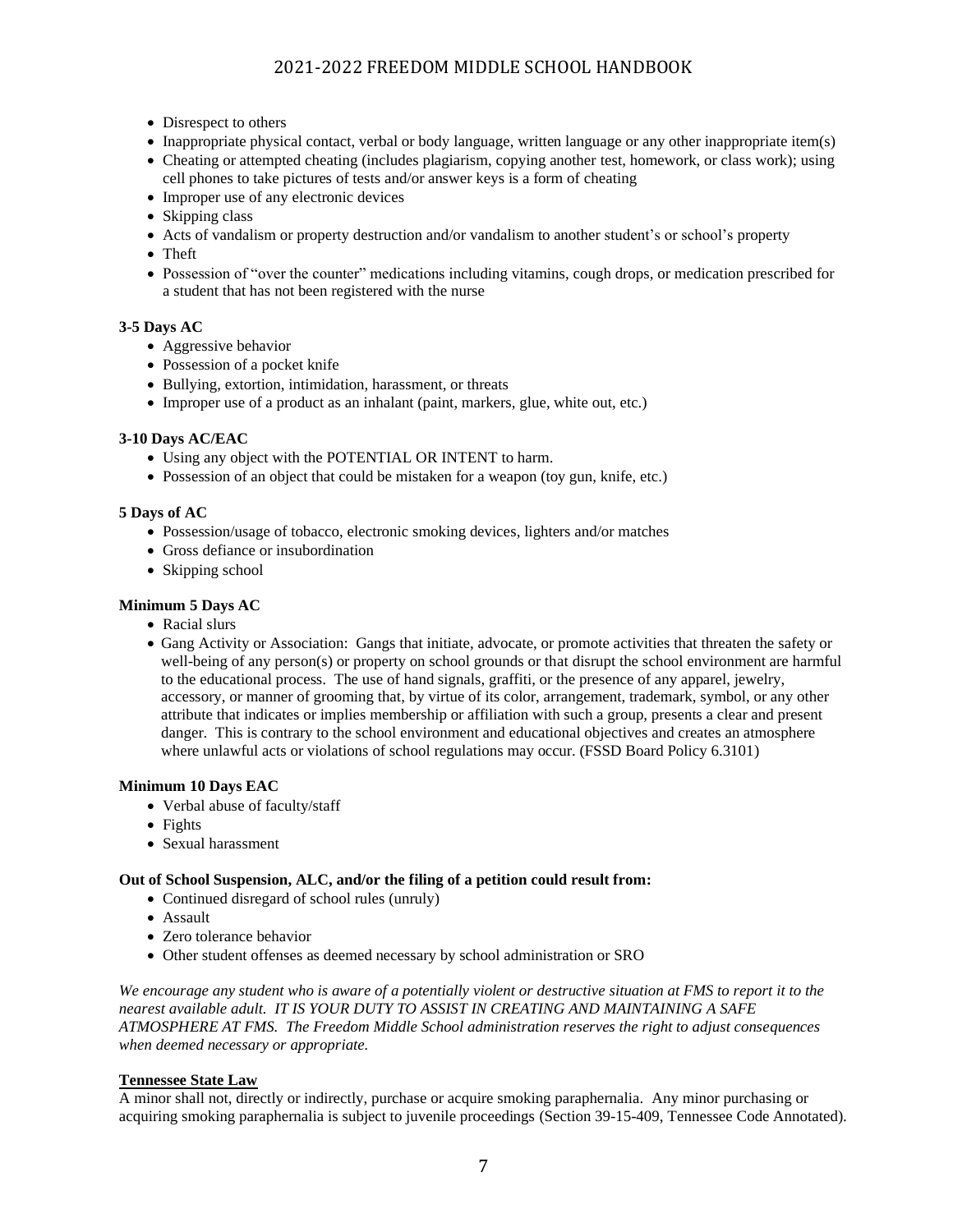**Zero-Tolerance Behavior:** In order to ensure a safe and secure learning environment, any student who engages in the following behaviors will be subject to suspension for a period of not less than 1 calendar year. The Director of Schools shall have the authority to modify this suspension requirement on a case-by-case basis.

Zero-Tolerance acts include:

1. Students who bring or unlawfully possess a drug (including marijuana and alcohol) or a dangerous weapon onto a school bus, onto school property or to any school event or activity. *Any student in possession of a substance, which resembles or is believed to be a drug or dangerous weapon,*  will be subject to the Zero-Tolerance policy. The school administration shall have the authority to modify the

*suspension on a case-by-case basis.* 2. Any student who, while on a school bus, on school property or while attending any school event or

activity: (a) Unlawfully possesses a drug (including marijuana or alcohol, but not limited to) or dangerous weapon;

(b) Commits battery on a teacher or other employee of the school.

**Student Disciplinary Hearing Authority**: The Franklin Special School District, in accordance with the state law, has established a Disciplinary Hearing Authority (DHA) to conduct hearings for students who have been suspended for more than 10 school days. Copies of the policy including the appeals process and appropriate forms are available in the principal's office.

## **DRESS CODE**

*For FMS to maintain a safe learning environment that minimizes distraction, the minimum standards for acceptable clothing during the school day are as follows:*

1) Tops of shoulders must have a minimum of a 3-inch strap unless otherwise covered by an opaque top garment.

2) Skin and undergarments must be covered with opaque clothing from the underarm to the mid-thigh even while seated. Mid-thigh is defined as the midpoint between the waist and mid-knee.

3) All pants, trousers, shorts and skirts must be held at the waist.

4) Leggings and other compression-style garments may be worn so long as another opaque garment provides coverage to the mid-thigh.

5) Hats or hoods may not be worn in the building.

6) Pajamas are not permitted.

7) Costumes or dress-up days are only allowed with prior administration approval.

8) Appropriate shoes are required – no slippers or house shoes are allowed.

9) Any type of clothing, apparel, or accessory, including that which denotes membership in or affiliation with any gang associated with criminal activities, is not permitted.

10) Any apparel or dress that is potentially disruptive to the learning environment or educational process is not permitted.

11) Any apparel or dress that is dangerous to the health or safety of students or the lawful, peaceful operation of the school is not permitted.

12) Any apparel or dress that advertises or promotes products or activity prohibited by law is prohibited (e.g., profanity, illustrations, or suggestive language, etc.)

13) Student uniforms related to extracurricular activities (band, cheerleading, dance, sports team, etc.) must meet daily dress code expectations during the academic day.

*Administrators shall be the final decision-makers as to compliance with the dress code.*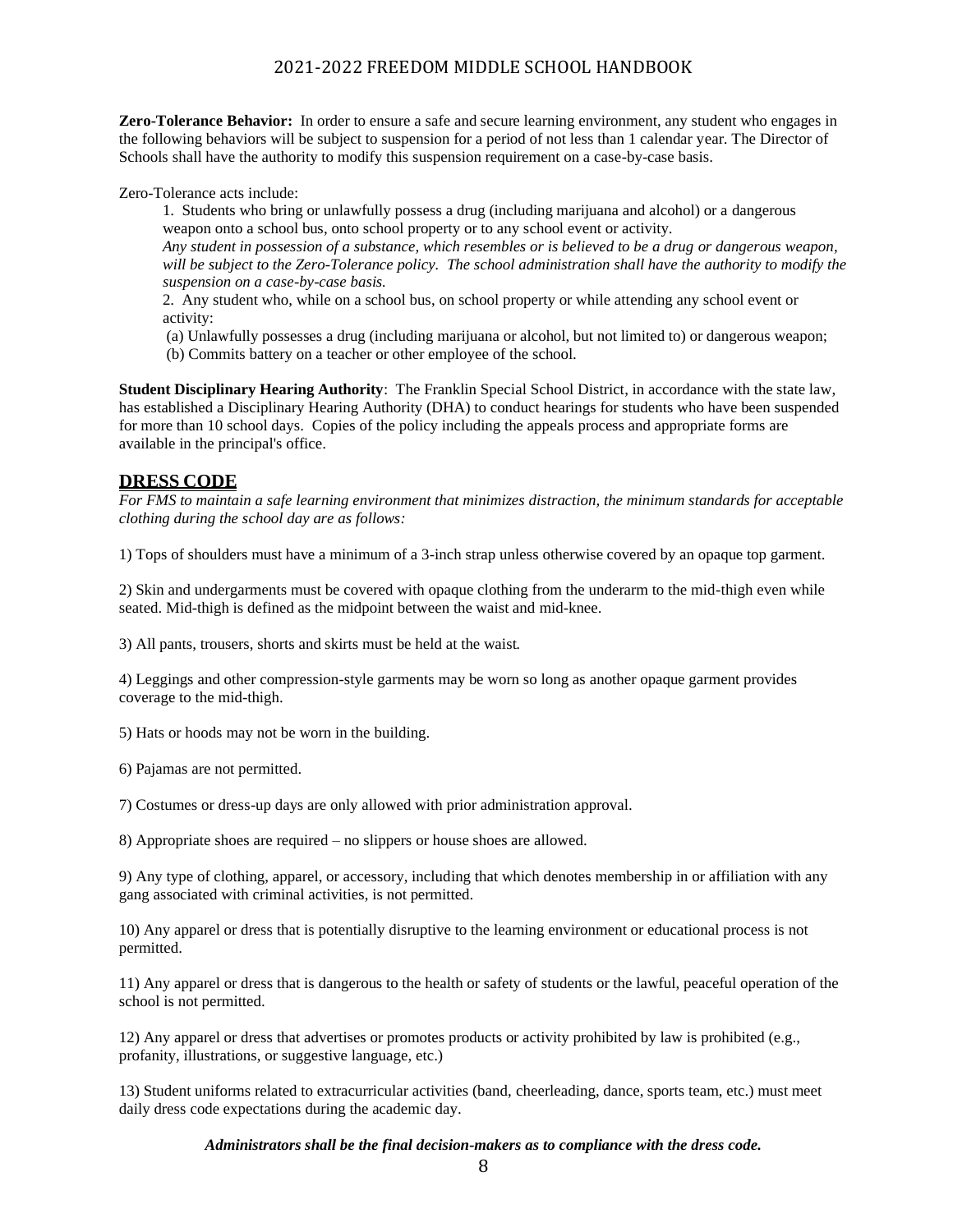The dress code is subject to amendment at any time at the discretion of administration. If a student fails to comply with the dress code and cannot correct the violation, he/she will be sent to the office where inappropriate clothing will be exchanged for appropriate clothes. He/She will receive his/her clothes at the end of the day. If FMS clothing is not returned, the student must pay for the item(s). Non-compliance will also result in a consequence.

# **BRING YOUR OWN TECHNOLOGY (BYOT)**

All FMS students are expected to comply with the district BYOT policy. With Chromebooks being provided through our 1:1 initiative, cell phones are not allowed during the school day without permission.

# **ATTENDANCE**

The sole authority for the enforcement of the compulsory attendance laws are placed on the local Board of Education & its designated employees (TCA 49-6-3006).

### **Excused Absences**

FSSD Board policy 6.200 on attendance lists excused absences as follows:

- Personal illness or illness of immediate family member
- Personal Injury
- Homebound
- Hospitalization
- Pregnancy
- Death in the family
- Extreme weather conditions
- Religious observances
- Military service of parent or guardian
- School sponsored or school endorsed activities
- Summons, subpoena, or court order
- Extenuating circumstances which, in the judgment of the principal, create emergencies over which the student has no control, determined on a case-by-case basis

Absences not due to reasons above will be considered unexcused and the student will be responsible for making up missed work upon his/her return. When a student is absent, please call the school by 8:00 A.M. and state the reason for the absence. This communication helps as the attendance secretary is verifying absences and assists with accountability of all students. The attendance secretary will call a student's parent/guardian regarding all absences not verified. When your child returns to school, please e-mail byrdtam@fssd.org or hand deliver official documentation to the attendance secretary explaining the absence(s) within 7 days from the day the child returns to school. Otherwise, the absence will be marked as unexcused. If you send documentation to school through your child, we encourage you to follow up by phone or email with the attendance secretary to ensure that it has been received and properly documented.

### **Attendance: Tennessee Code Annotated – TCA**

TCA 49-6-3007 authorizes judges to assess a \$50.00 fine against parents when a child has more than 5 unexcused absences during a 6-week period.

TCA 49-6-3007 requires the principal to notify parents when a child is absent 5 cumulative days.

TCA-49-6-3001 School Attendance Law which requires all children ages 6-17 inclusive to attend school each day. TCA-49-6-3007 communicates the steps involved in the required Tiered Truancy Intervention Plan.

## **Truancy Plan**

Truancy only refers to UNEXCUSED absences. All schools now must follow a new state law that requires school personnel to follow a truancy intervention plan for students who are accruing unexcused absences. Tier 1 intervention will be implemented when a child has accrued **5 unexcused absences**. Tier 1 will require tasks to be completed by parent/guardian and student. Should Tier 1 requirements not be met and the student acquires 3 more unexcused absences, totaling **8 unexcused absences**, Tier 2 will be implemented for the parent/guardian and the student. If unexcused absences continue to accumulate, Tier 3 will be implemented for the parent/guardian and the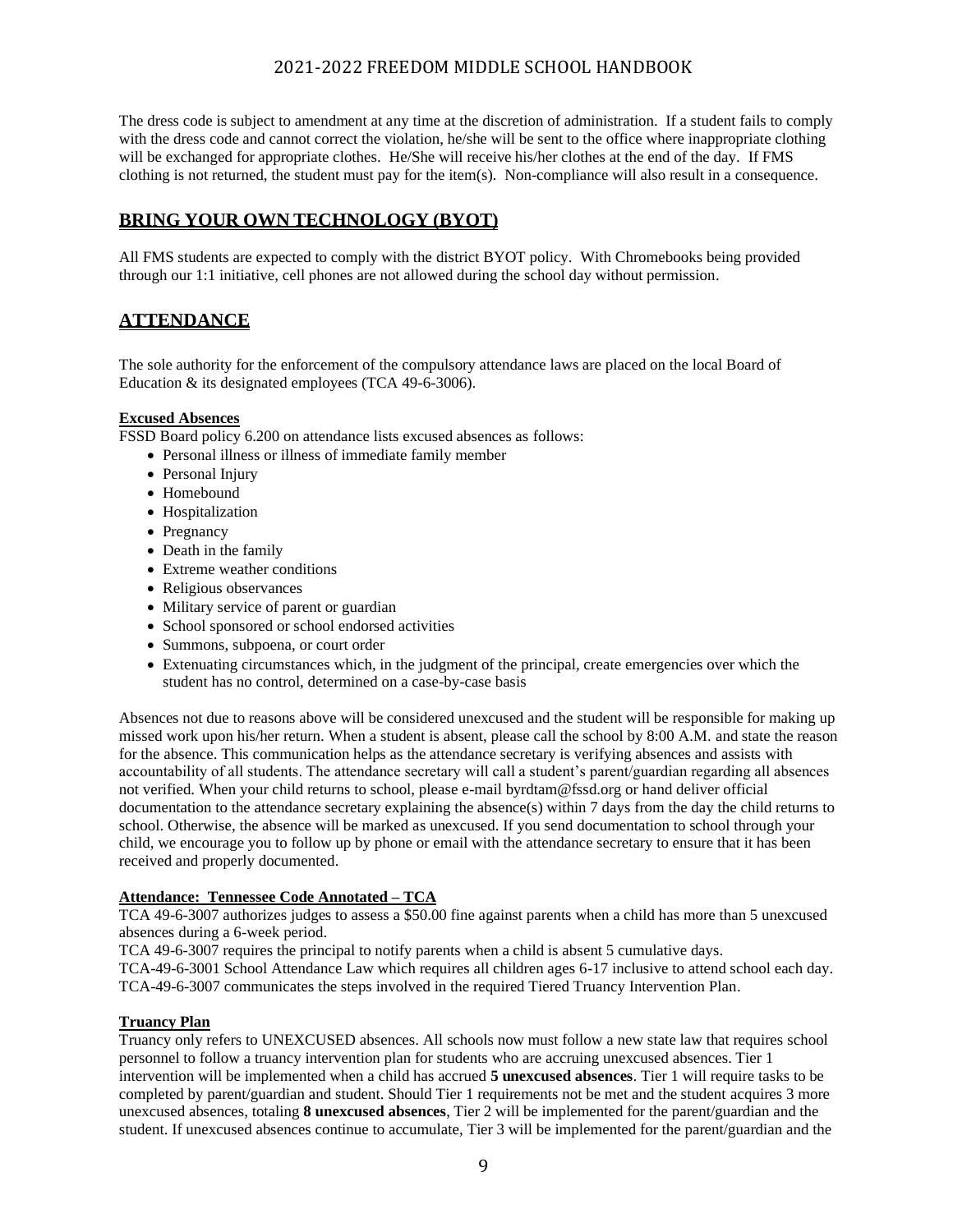student. Tier 3 interventions may result in a referral to the Williamson County Juvenile Court for truancy and a referral to the Department of Children's Services.

### **Chronic Absenteeism**

Chronic absenteeism includes both EXCUSED and UNEXCUSED absences. Research indicates numerous absences from school negatively impact a student's achievement and success. In FSSD, attendance is monitored to determine what barriers, if any, are impacting a child's ability to be in school on time and for the full day. We want to help eliminate ALL barriers that keep children out of school so our school attendance secretaries, principals and/or the district safety and attendance supervisor will contact parents/guardians if absences appear to be leading toward chronic absenteeism. The Tennessee Department of Education's reporting standards use attendance data as an indicator of school quality and student success.

#### **Make-Up Work Due to Absence(s)**

A student may make up work upon return to school. Students must make up work missed within a period equal to the number of days absent unless otherwise agreed upon by the teacher. It is the student's responsibility to get assignments while still at home. Upon return to school, the student is responsible for getting missed assignments and turning them in within the specified time.

If a student is absent from school on the day of a scheduled test, the student should be prepared to make up the test on the next day he/she attends school. If a student misses one day and returns on test day, then the student will take the test as scheduled provided the test was announced prior to the absence.

\*\*\*Please note: In the event that a student is absent from school for an extended length of time, arrangements may be made through administration for homework assignments to be sent home or to secure a homebound teacher (if the student meets the criteria for homebound services). Assignments are only prepared for students who have an extended illness for more than three days.

#### **Tardies**

A student is tardy to school if he/she is not in his/her first class of the day at 7:30 a.m. A student who is tardy to school (not in class before 7:30 a.m.) must report promptly to the office to sign in and to get a class admission slip. A tardy may be excused if the student is able to provide a note from his/her parents and if the reason for the tardy is acceptable. Examples of unexcused tardiness are: oversleeping, traffic, weather, not leaving home on time or early dismissal. Early releases for appointments, as well as sign in and sign outs, are also noted as tardies. If excused tardiness to school becomes excessive, they will be treated as unexcused and consequences will be given.

Students will be assigned the following consequences if they accumulate four (4) or more tardies to class:

- **4 tardies:** Lunch Detention
- **5 tardies:** One Hour of After School Detention
- **6 tardies:** Three Hour After School Opportunity Room
- **7+ tardies:** One day in AC for all subsequent offenses

The tardy procedure will start over at the beginning of each quarter.

#### **Early Dismissals**

If a student must leave school early, the parent/guardian must show valid ID, sign the student out documenting the time dismissed, and provide the purpose of the dismissal. If a person other than the parent/guardian is to pick the student up, he/she must be on the parent/guardian-approved list documented in Skyward, the student management system used by the FSSD schools, show valid ID, sign the student out documenting the time dismissed, and provide the purpose of the dismissal.

#### **Withdrawal Process**

To initiate the withdrawal process, the parent/guardian must notify the front office of the intent to withdraw his/her student from school. On the student's last full day of attendance at Freedom Middle School, he/she should report to the front office. The student will be given a Withdrawal Form to be completed. This form must be signed by all of the student's teachers, the librarian, the cafeteria and the counselor. These signatures indicate that all textbooks, library books, and locks have been accounted for and that any debts owed have been settled. The form must then be returned to the attendance secretary for an official clearance from our school. When the student has been officially cleared from our school, records will be sent upon request from the new school that the student will attend.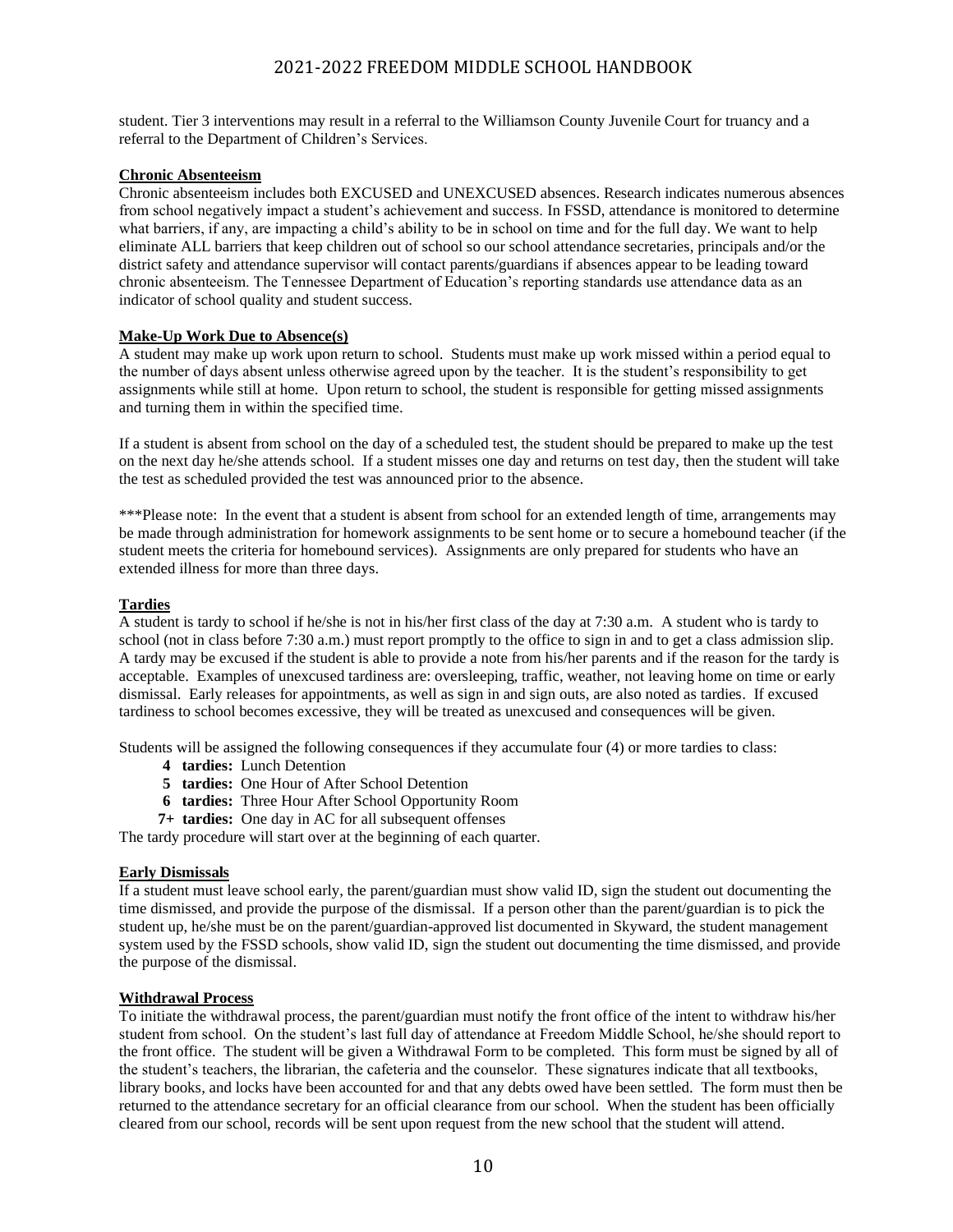# **SCHOOL HEALTH PROTOCOLS**

First aid and health care provided by the school nurse is primarily for illness and injuries which occur during the school day. The school nurse, according to law, is not allowed to make a diagnosis, prescribe treatment or administer medication without a signed medication form. Please help us to provide a safe and healthy environment by reading and following the policies and procedures below. Please feel free to contact the school nurse to discuss any health concerns you have regarding your child.

### **School Health Screenings**

Free health screenings will be provided throughout the school year in compliance with guidelines of the Tennessee State Department of Education. These may include, but are not limited to, vision, speech, hearing, dental, height, weight and blood pressure. Please contact the school nurse if you wish to decline screening or have questions.

### **Medications at School**

State law prohibits dispensing of medications, both prescription and non-prescription, at school without a completed medication form. This includes medications such as cough drops, Tylenol, Motrin, and ointments such as Neosporin. If your child requires medication during the school day, or if you would like to have medications available at school to be given if needed, please complete a medication request form. These forms are available from the school clinic or can be downloaded from the website a[t www.fssd.org.](http://www.fssd.org/) All medications administered at school must be FDA approved. For chronic health conditions such as diabetes, food allergies and asthma, an individualized healthcare plan (IHP) should be developed to provide for the health needs of those students (see your school nurse immediately upon school entry). In the event of an emergency at school and medications have not been made available, 911 will be called.

**Prescription medications** require both a doctor's signature and a parent/guardian signature. The medication must be brought to school in a labeled prescription medication bottle from the pharmacy.

**Non-prescription (over the counter) medications** require a parent/guardian signature. The medication must be in a new, unopened container with the name of the medication and expiration date clearly visible.

**All medications must be brought to school by a parent/guardian. It is a violation of state law for students to possess medications on the school bus or school grounds unless provided for in the IHP.**

### **Before and After School Activities**

Upon enrollment in a before or after school program including, but not limited to, MAC, sports teams, clubs, band, choral, theater, it is the responsibility of the parent to notify the activity coordinator/staff of any health concerns and the location of any emergency medications, such as epinephrine auto-injectors, albuterol inhalers, Diastat, and Glucagon. The school nurse can be contacted by the parent and/or staff member to share the student's IHP and coordinate access to the student's emergency medications which may be available on school grounds.

### **Illness at School**

### **Students should not come to school if…**

- They have had fever of 100 degrees or higher in the past 24 hours.
- They have had vomiting or diarrhea two or more times in the past 24 hours.
- They have been on antibiotics for strep throat, pinkeye or other infections for **less** than 24 hours.

### **Students will be sent home for….**

- Fever of 100 degrees or higher (must be fever-free for 24 hours before returning to school).
- Vomiting or Diarrhea (Must be symptom-free for 24 hours before returning to school).
- Unexplained rash (must have a doctor's note that they are not contagious to return to school).
- Suspected Pink Eye (Must have 24 hours of antibiotic treatment before returning to school, or a note from the doctor stating the student is not contagious).
- Lice (FSSD has a strict NO NIT, NO BUG policy). See nurse for Lice Eviction guidelines.

### **It is very important that we have your home, work and cell phone numbers. Please make sure to notify us of any changes. We must be able to contact you in case of an emergency, illness or injury.**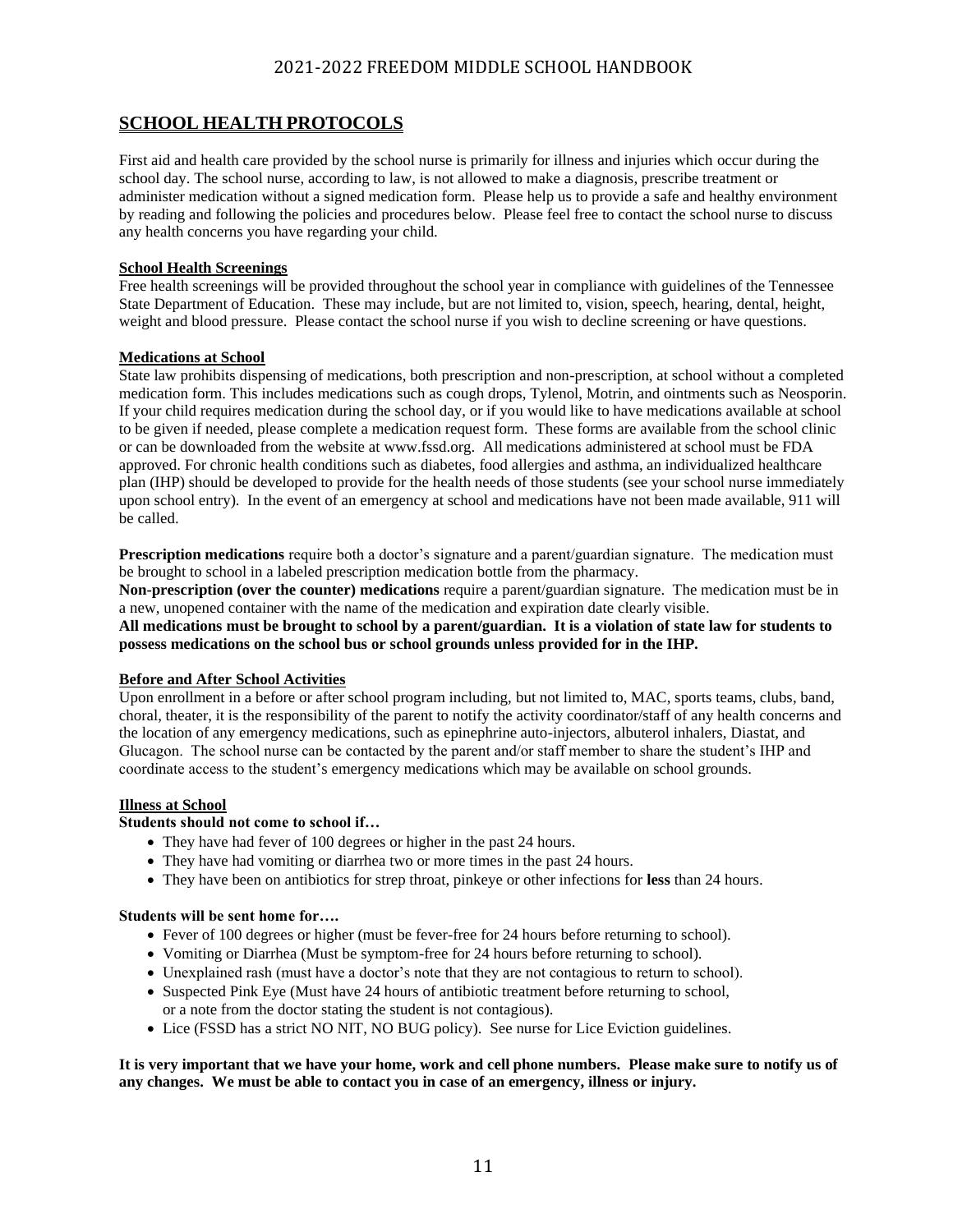# **COMMUNICATION TO PARENTS**

Information will generally be communicated through Blackboard Connect. To enhance the communication from school to home, parents should ask their children if they have information from school. Parents are encouraged to stay abreast of school happenings so they will be more effective in monitoring their children's activities and progress.

Other means of communication to parents include:

- 1. Automated telephone calls
- 2. Administrative e-mails (weekly, informational, etc.)
- 3. Skyward
- 4. FMS website [\(www.fssd.org/FMSweb\)](http://www.fssd.org/FMSweb)
- 5 Twitter (Freedom Middle @fssdFMS)
- 6. Instagram (Freedom Middle School @ fssdFMS)
- 7. Facebook (Freedom Middle School @ freedommiddlestars)

### **School Closings**

If inclement weather or some other school emergency occurs that might cause schools to close, the following outlets will post the information:

- FSSD Web Site [\(www.fssd.org\)](http://www.fssd.org/)
- Local television stations and their web sites.
- Cable Channel 3 (Williamson County Schools Channel)
- WAKM-950 AM

If you hear Williamson County Schools, this does not mean that we are closed. Although we live in Williamson County, we are a separate school system. Listen for **Franklin Special School District**. In addition, FSSD will use Blackboard Connect to send a recorded message to the telephone numbers and email addresses on record for each student. If the contact's phone number(s) has/have changed, please make sure the school has the updated phone number(s) on file so important information will not go unheard.

#### **Delivery of Messages**

Parents may call and leave important messages for students by **2:00 pm**; the school secretaries will notify students that they may pick up message(s) in the main office at 2:30 p.m. Please make all after school car/bus arrangements prior to school*. Only emergency messages from parents will be delivered to students during the school day.*

#### **Student Use of School Telephones**

Students who must call their parents during the school day should request the use of a school phone. *Cell phones should only be used in cases of emergency to contact parents during the school day with FMS faculty or staff permission.*

#### **Announcements**

School announcements will be made each morning and afternoon.

## **FSSD FOOD AND CULINARY SERVICES PROGRAM**

The FSSD participates in the National School Lunch and Breakfast Program allowing us to provide a healthy breakfast and lunch each school day. The cafeteria serves well-balanced meals every day. Each student is assigned an individual code to track participation and account information. Menus for Breakfast and Lunch are posted on the school web site and the MealViewer mobile app.

### **During the 2021/2022 school year, all students can eat a reimbursable meal free due to a USDA Covid**

**program.** Only the reimbursable meal is free. Meals are made up of the following five components: Meat/ Meat Alternatives, Grains, Fruit, Vegetables and Milk. A reimbursable meal must include a fruit/fruit juice or vegetable and at least two choices from the other three components. If a child refuses to choose a fruit or vegetable, they will be charged ala carte prices for their meal. Milk is not required for a reimbursable meal.

**How to pay and can I pay ahead?** You may send cash or checks to your school. Please be sure to label your check with your child's full name. Checks should be made out to your school cafeteria. Cafeteria monies must be paid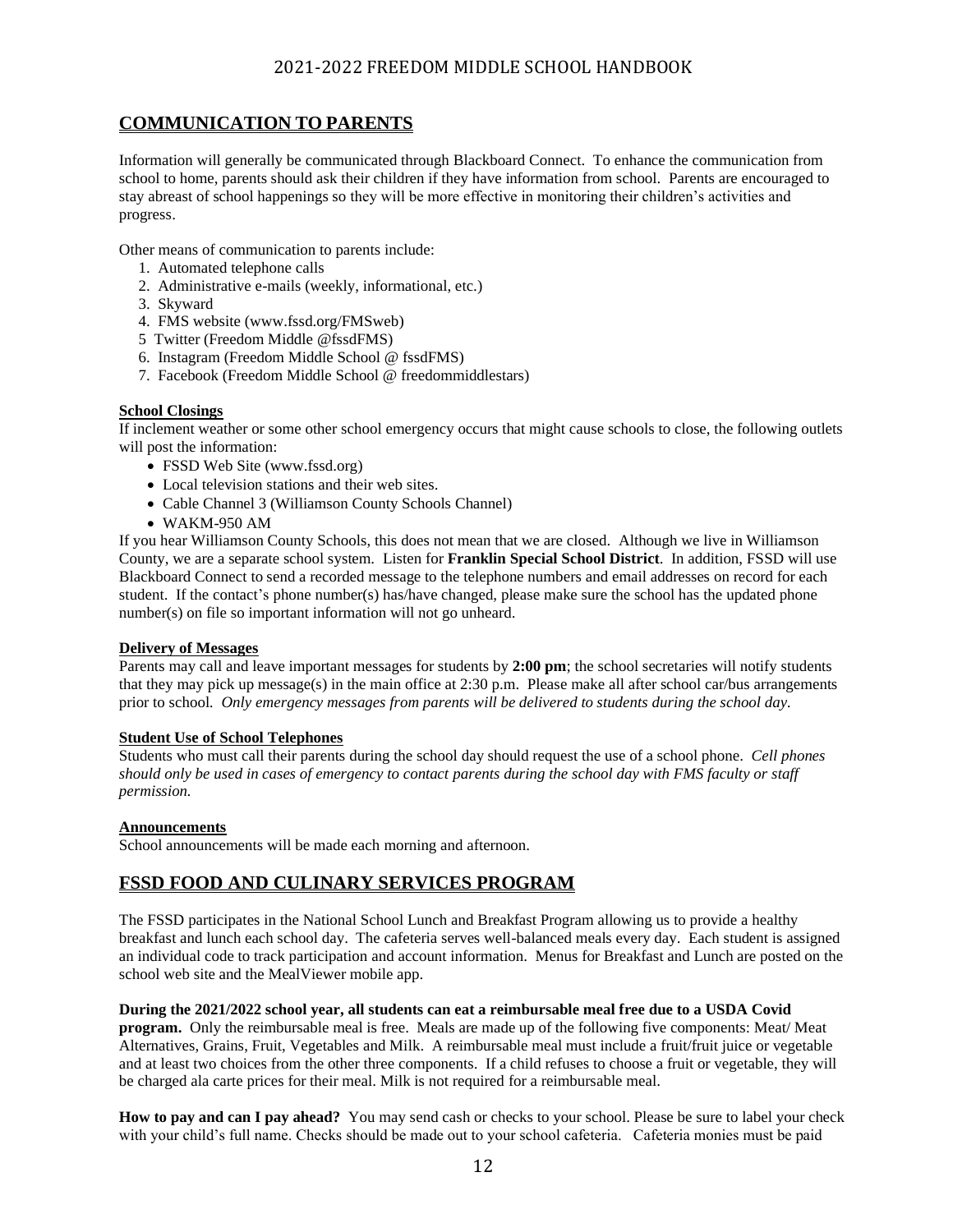separately from any other monies. For your convenience, you may use a credit or debit card online through your Skyward Family Access account using RevTrak. The District Food and Culinary Services office, 615-472-3728, can also enter the monies into RevTrak from a credit or debit card for you.

**How do I sign up for Free and Reduced Meals?** A free and reduced application must be filled out annually. You can find the application online through your Skyward Family Access account. Each family will receive an application with the back to school forms that are sent home. Please call the District Food and Culinary Services Office at 615-794-6624 if you have any questions about Free and Reduced applications and your family eligibility. You will receive a letter indicating your application has been processed and your eligibility determination.

**Can my child buy extras like ice cream?** We offer ice cream and other additional items for sale to students who have money in their accounts or cash with them. All extra items, (ala carte items) are Smart Snack compliant. If a child has a negative balance, they will not be able to purchase ala carte items. Elementary schools limit ice cream purchases to an assigned day of the week by grade level.

**May I come have lunch with my child?** At this time, parents are not allowed to eat breakfast or lunch with their students due to Covid restrictions during the 2021/2022 school year. **However, this policy will continue to be evaluated and any changes will be communicated when made.**

**May I bring in lunch for my child from their favorite restaurant?** The FSSD policy 3.50 states: "Students will be permitted to bring their lunches from home and to purchase beverages and incidental items. Breakfast and lunch brought from outside food service facilities will not be permitted to be consumed in the cafeteria."

**What happens if my child forgets his lunch or lunch money? What happens if my child's account develops a negative balance?** All children in FSSD who want breakfast and lunch will be fed. They will be offered the same lunch as every other child. If your child has a negative balance, he or she will not be able to purchase ala carte items. Please see the FSSD Negative Balance Policy in this handbook for more details.

**My child prefers to bring his or her lunch, is there anything I cannot send?** We do not allow glass containers, energy drinks, coffee drinks or carbonated beverages.

**My child has a food allergy. How is this handled?** The Food and Culinary staff works closely with your school nurse to make sure all allergies that are listed on their Individualized Health Care Plan are noted on their cafeteria account.

### **How is my child expected to behave in the cafeteria?**

All students are expected to behave in the cafeteria in a positive manner and are expected to help make the cafeteria a pleasant place for everyone.

### **Cafeteria Expectations:**

- **1.** Students purchasing only a drink must go through the line with their classes.
- **2.** Students must sit in designated areas.
- **3.** Objects and food items are not to be thrown.
- **4.** All trays and utensils must be returned to the designated areas.
- **5.** Students are to clear all debris and spills from tables and the area where they are seated.
- **6.** Food and drink may not be taken out of the cafeteria.
- **7.** Directions of faculty and staff monitoring the cafeteria are to be followed.
- **8.** Fast food items may not be eaten in the cafeteria.
- **9.** A la carte items must be purchased with cash or a prepaid account. A la carte items cannot be charged.

## **MISCELLANEOUS**

### **Visitors**

In a continuing effort to prioritize the safety and security of our school campuses and the students and employees therein, the Franklin Special School District Board of Education amended its Board Policy 1.501 (Visitors to School/District Properties – Security Management.) on Monday, May 8, 2017. From this date forward, "all visitors shall be required to present a valid, government-issued photo ID when they enter any school building or office during normal hours of operation and all visitors may be subject to a background check."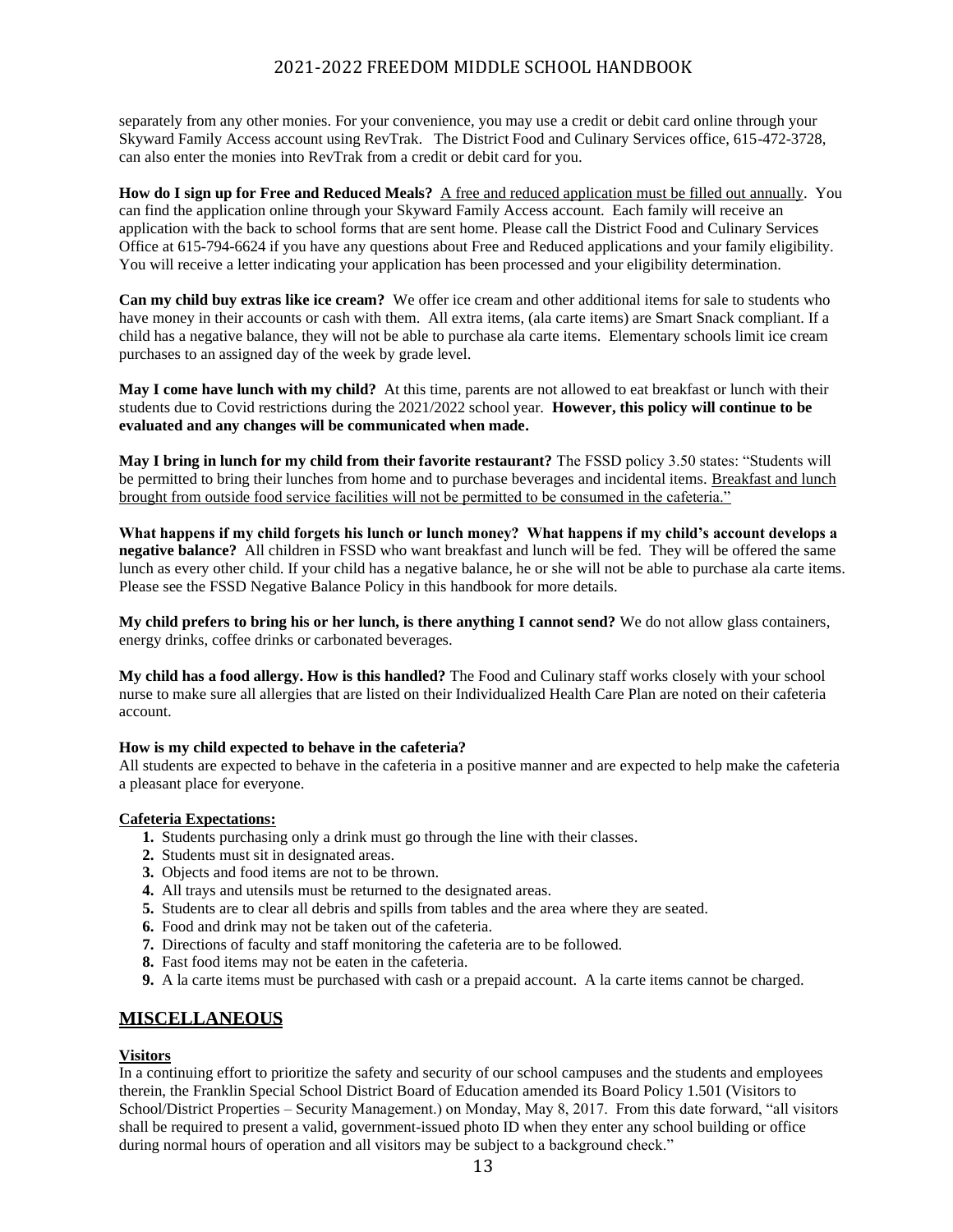Those who are simply visiting the office for the purpose of speaking to staff, filling out paperwork, or dropping items off do not need to present identification. However, anyone who wishes to visit an area beyond the office must abide by this revised policy.

### **Student Lockers**

Students are issued lockers upon request, and school-issued locks will be available for personal use in keeping notebooks, supplies, backpacks, coats, etc. Students may use personal *combination* locks; however, the lock's combination must be verified by the homeroom/locker class teacher.

Students must make sure locks remain locked on lockers and should not give their combination to anyone. Lockers may not be shared. Lockers should be kept in good condition.

If a school-issued lock gets misplaced, it is the student's responsibility to pay for the lock so that another one can be issued. The fee for replacing a school-issued lock is \$10.00. The student should give the fee to the front office staff. The lockers are the property of FSSD and are made available for student use. Should there be any reason to believe that a locker contains stolen items and and/or items that are hazardous to the health and welfare to the students, a search may be conducted. If a personal combination lock needs to be permanently removed for any reason, the school will not be responsible for the lock's replacement.

#### **Valuables**

The school will NOT be responsible for lost or stolen items.

#### **Lost and Found**

Items found should be turned in to the front office. Items not claimed will be donated to charity at the end of each semester.

#### **Hall Passes**

Students shall be in their assigned areas at all times unless otherwise directed by a staff member. Students leaving the classroom must have a hall pass signed by FMS faculty or staff.

### **Grievances**

If a student has a complaint or a suggestion to voice, he/she should contact a school administrator. Petitions shall not be circulated unless school administration approves them.

## **FSSD GRADING POLICY**

Academics & Related Arts: A 93-100 B 86-92 C 76-85 D 70-75 F Below 70 I \*Students receiving "Incomplete" (I's) on report cards must complete the work necessary to be assigned a grade.

### **Honor Roll**

At the end of a nine-week grading period, students who make all A's or all A's and B's in all subjects on their report cards will be placed on the Honor Roll.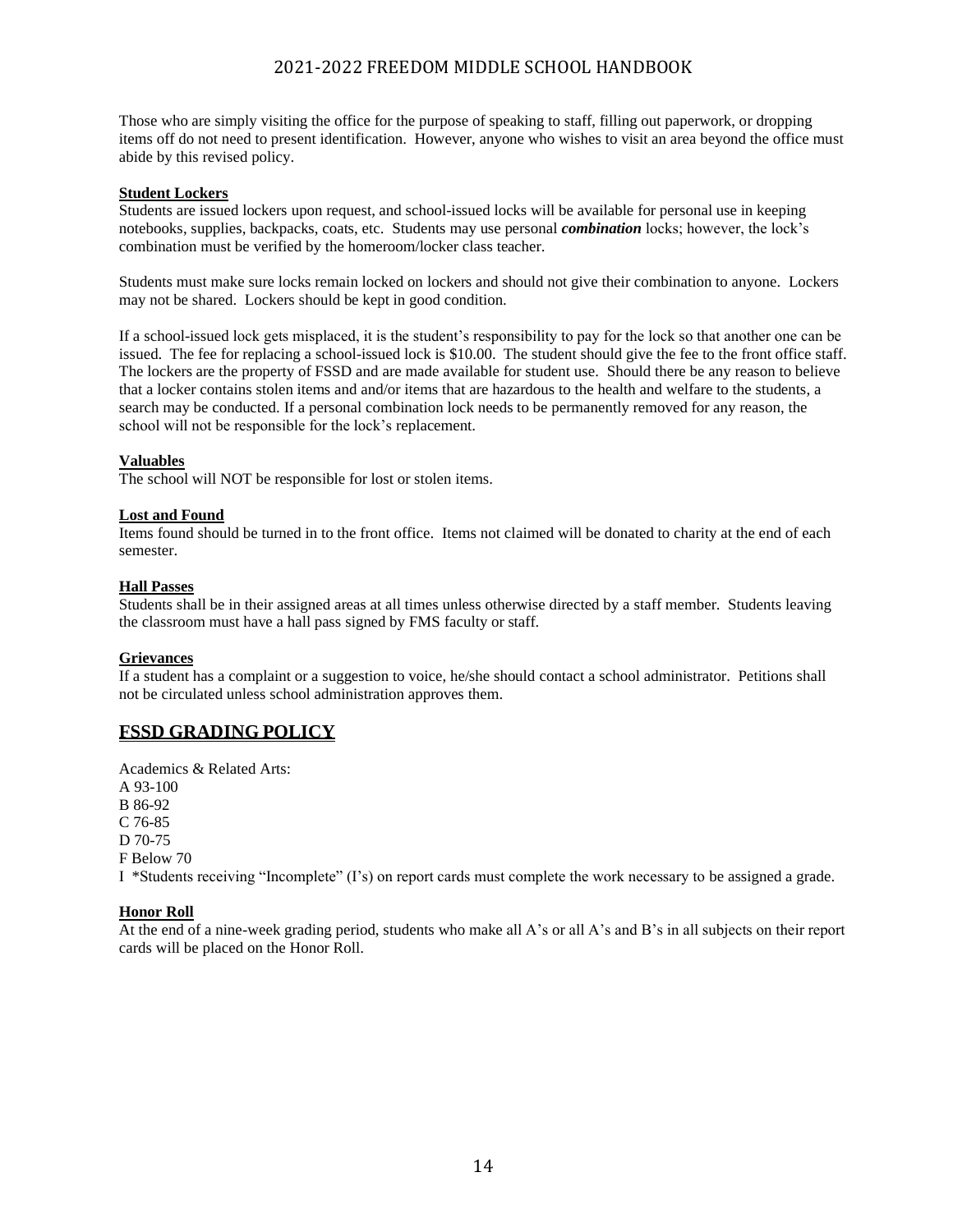## **REQUIRED ASSESSMENTS**

| <b>FIRST ASSESSMENT WINDOW</b>                             |                 |                                   |  |  |
|------------------------------------------------------------|-----------------|-----------------------------------|--|--|
| <b>Assessments</b>                                         | <b>Grades</b>   | <b>Assessment Dates</b>           |  |  |
| WIDA Screener (incoming potential EL students only)        | $5 - 8$         | Upon arrival                      |  |  |
| STAR Enterprise Reading & i-Ready Math Universal Screeners | $5 - 8$         | August 10 – August 20, 2021       |  |  |
| <b>SECOND ASSESSMENT WINDOW</b>                            |                 |                                   |  |  |
| STAR Enterprise Reading & i-Ready Math Universal Screeners | $5 - 8$         | December 1 – December 10, 2021    |  |  |
| <b>THIRD ASSESSMENT WINDOW</b>                             |                 |                                   |  |  |
| Iowa Algebra Aptitude Test (for Algebra I qualification)   | $6-7$ (opt out) | February $22$ – February 25, 2022 |  |  |
| WIDA ACCESS (EL students only)                             | $5 - 8$         | February 14 – March 26, 2022      |  |  |
| <b>NAEP</b> Window                                         | 8               | January 24 – March 15, 2022       |  |  |
| <b>FOURTH ASSESSMENT WINDOW</b>                            |                 |                                   |  |  |
| TCAP-Alt and MSAA (Select Spec. Ed. Students)              | $5 - 8$         | March 14 – April 29, 2022         |  |  |
| <b>TCAP/EOC Window</b>                                     | $5 - 8$         | April 18 – May 6, 2022            |  |  |
| STAR Enterprise Reading & i-Ready Math Universal Screeners | $5 - 8$         | April 18 - May 13, 2022           |  |  |
| High School World Language Exam                            | 8               | May 20, 2022                      |  |  |
| <b>Last Day of School</b>                                  | PreK-8          | May 25, 2022                      |  |  |

## **FMS COURSE OFFERINGS**

The seventh and eighth grade curriculums are designed to provide students with a strong foundation in the basic core courses and a variety of exploratory experiences. Listed below are the core academic courses, the related arts courses, and the extended services offered at our school. This list may change according to student numbers and other parameters.

### **Core Academics**

English Language Arts, Mathematics, Science, Social Studies, Algebra I, Geometry, and World Language (French I or Spanish I)

### **Related Arts**

Art, Chorus, Computer Science Foundations, Computer Technology, Directed Studies, Enrichment, Health, Instrumental Music (Band or Strings), Math and Reading Intervention, Music, Physical Education, and STEM

### **High School Credit Classes**

Students who are enrolled in Algebra1, Computer Science Foundations, Geometry, and/or French or Spanish may earn high school credit if certain guidelines are met.

### **Promotion/Retention Policy**

- In order to be promoted to the next grade, a student must pass all academic subjects (e.g. English Language Arts, Math, Science, and Social Studies) as well as a composite of the related arts subjects.
- Any student with a final average below 70 in any core class or related arts composite may be retained.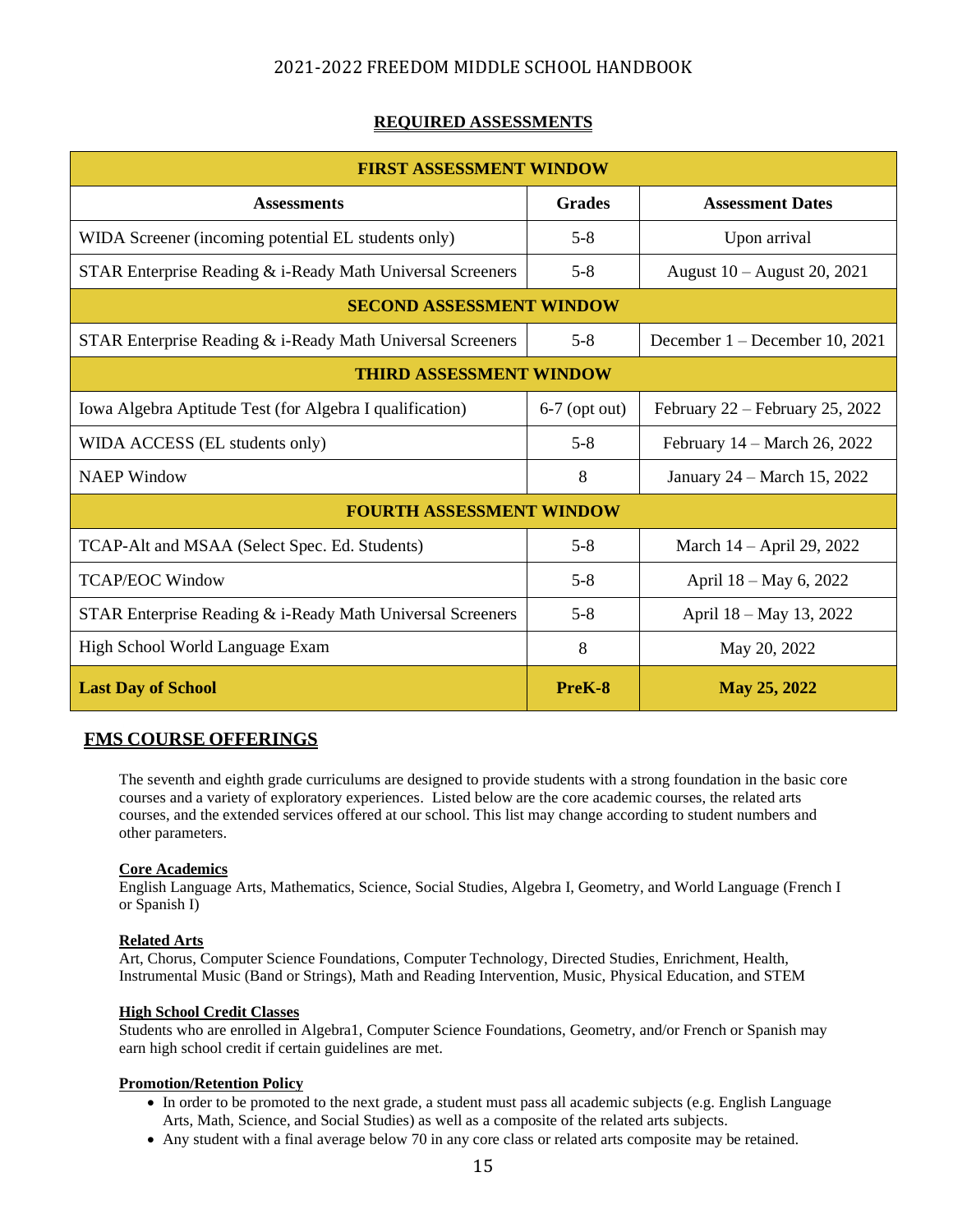- A student who fails one or more classes, including the related arts composite, may be eligible for summer school as a basis for promotion.
- The ultimate decision of whether or not a student is promoted or retained shall rest with the building principal.

### **High School Registration**

To determine which high school a student is zoned to attend, the address on record will be used. Any change of address must be reported to the office. If your address changes after high school registration, you will need to contact the Williamson County School District.

## **SCHOOL COUNSELING PROGRAM AND SERVICES**

FMS has a Comprehensive School Counseling Program designed to support every student's academic, personal, social, and emotional needs so each can benefit positively and productively from his/her experience at FMS. In addition to having a school counselor and a student support facilitator, the Guidance Center, STARS (Students Taking a Right Stand), and Mercy Community Healthcare offer services through FMS. All programs are implemented to ensure that students acquire necessary skills to become independent, contributing members of society.

Guidance classes meet monthly addressing personal, interpersonal, social, academic, and adolescent development. Post-secondary exploration is also explored through Guidance classes. The FMS Counselor works with students, individually and in large or small groups, with the goal of helping students achieve their maximum potential. Students may see the counselors through teacher, parent or self-referral. If deemed necessary, the counselor can offer suggestions for additional support (ie. outside agencies). Parents are encouraged to call the guidance office for any questions they may have or to schedule an appointment with the counselor.

## **EXTRACURRICULAR ACTIVITIES**

The following applies to any student participating in extracurricular activities including, but not limited to, sports, drama, and academic clubs:

- Students not in attendance for half the school day may not be allowed to participate in extracurricular activities (athletics, clubs, extracurriculars, etc.)
- If a student has a failing grade at either progress report time or report card time, he/she will be placed on probation for one week. The student must show a passing progress report from all subject areas in order to resume participating in the extracurricular activity. All grades must be passing, not just the one he/she originally failed. If there is still a failing grade, the student will be placed on probation for an additional week. *The student may neither dress nor participate in any school activity during the probationary period.*

### **Clubs and Organizations** (*Subject to change based on student interest.)*

| Academic Competition Team        |                                      |
|----------------------------------|--------------------------------------|
| Art Club                         | Freedom Friends                      |
| <b>Art Exhibits</b>              | <b>Hacky Sack Club</b>               |
| Dance Team                       | Honors Choir/Band/Orchestra/ Strings |
| <b>Band Competitions</b>         | Mini Mu Math Contest                 |
| Battle of the Books              | National Junior Honor Society        |
| <b>Best Buddies</b>              | Photography Club                     |
| Comic Club                       | <b>Student Council</b>               |
| Environmental Club               | Theater                              |
| Fellowship of Christian Athletes | Tutoring                             |
| Film Club                        | Yearbook Club                        |

### **Athletic Programs**

The following athletic activities are available for all sixth, seventh and eighth grade students: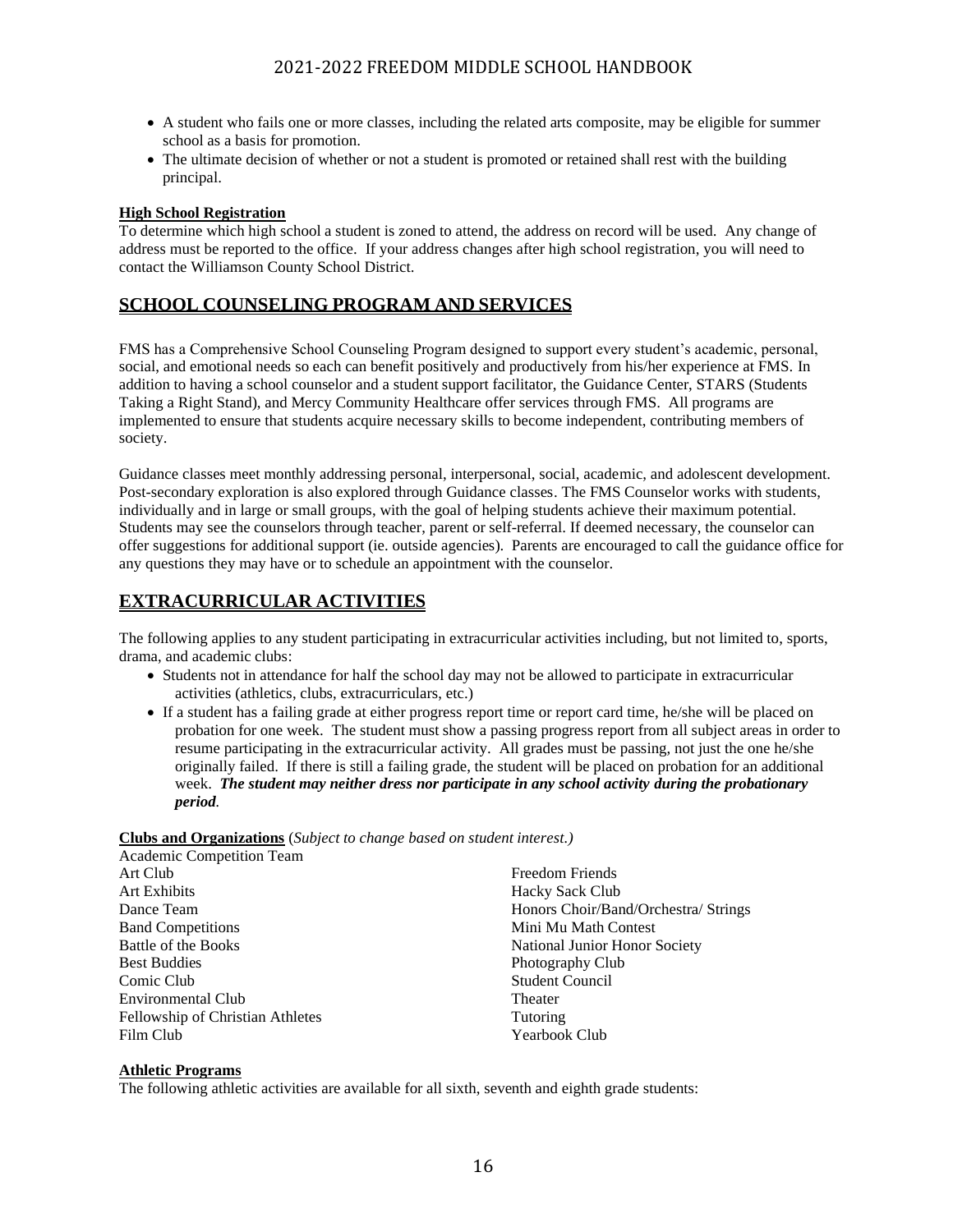| <b>Fall Sports:</b> | <b>Winter Sports:</b> | <b>Fall &amp; Winter Sport:</b> | <b>Spring Sports:</b> |
|---------------------|-----------------------|---------------------------------|-----------------------|
| Cross-country       | Basketball            | Cheerleading                    | Baseball              |
| Football            | Wrestling             |                                 | Softball              |
| Golf                |                       |                                 | Track                 |
| Soccer              |                       |                                 |                       |
| Tennis              |                       |                                 |                       |
| Volleyball          |                       |                                 |                       |

A current physical (dated within a 12-month period of the sport in which the student desires to participate) must be on file at the school before a student may try out or participate in any athletic program. The physical must be signed by a physician and must state the student is cleared to participate in any school athletic program. Students and parents must sign a concussion awareness form and a sudden cardiac arrest form. A student is ineligible to participate in athletic activities if he/she has not been promoted to the next grade. Athletes must display good sportsmanship. Expectations apply to team managers as well as athletes. Complete information on eligibility of athletes may be obtained from the coaches.

# **LIBRARY/MEDIA CENTER**

The library opens each day at 7:00 a.m. The following regulations apply to the library:

- All library books are due two weeks after they are checked out.
- A book may be renewed if a student still wishes to continue to use the book. The student does not have to bring the book into the library in order to renew it; he/she only has to tell a member of the media center staff.
- Students may not check out more than 3 books at a time.
- A fine of five cents per day will be charged for each overdue book. Fines will not accumulate over weekends or holidays.
- When a student checks out any materials from the library, the student and the parents automatically assume responsibility for payment of loss or damage to materials.
- If a student has an overdue book, the student may not check out another book until the overdue book is returned.

# **STATE AND FSSD POLICIES**

## **CHILD FIND INITIATIVE**

The FSSD Child Find program identifies preschool through eighth-grade children with special education needs including mental retardation, development delays, autism, specific learning disabilities, serious emotional disturbance, multiple disabilities, intellectually gifted, traumatic brain injury, blindness, and the following impairments: speech/language, hearing, orthopedic, visual, and physical. Screenings and/or evaluations may be provided free of charge by the school district. If deemed necessary, the child may then be referred for special education services. For more information, please contact FSSD Central Office @ (615) 794-6624. Inquiries and complaints may also be directed to the Office for Civil Rights, U.S. Department of Education, 400 Maryland Avenue S.W., Washington D.C. 20202; telephone: (800) 421-3481 or (877) 521-2172.

## **DIRECTORY INFORMATION STATEMENT**

The district may publicly disclose certain student information, known as directory information, at its discretion without consent. However, if you prefer NOT to have this information released, you must send a written notice annually to the school office before September  $1<sup>st</sup>$  of the school year. Non-disclosure forms are available in the school office for your convenience. The following information is considered directory information: name, address, date and place of birth, participation in officially recognized sports, weight and height of the members of the athletic teams, dates of attendance, photographs, and other similar information that would not generally be considered harmful or an invasion of privacy if disclosed. Public release would include, but not limited to, news media (newspaper, radio, etc.), other schools and districts (especially athletics), and the district web site.

## **DRUG-FREE SCHOOLS POLICY**

Students will not consume, possess, distribute or be under the influence of illegal drugs or alcoholic beverages in school buildings or on school grounds, in school vehicles or buses, or at any school-sponsored activity at any time, whether on or off school grounds. (FSSD Board Policy 6.307; TCA 39-17-417; TCA 39-17-715)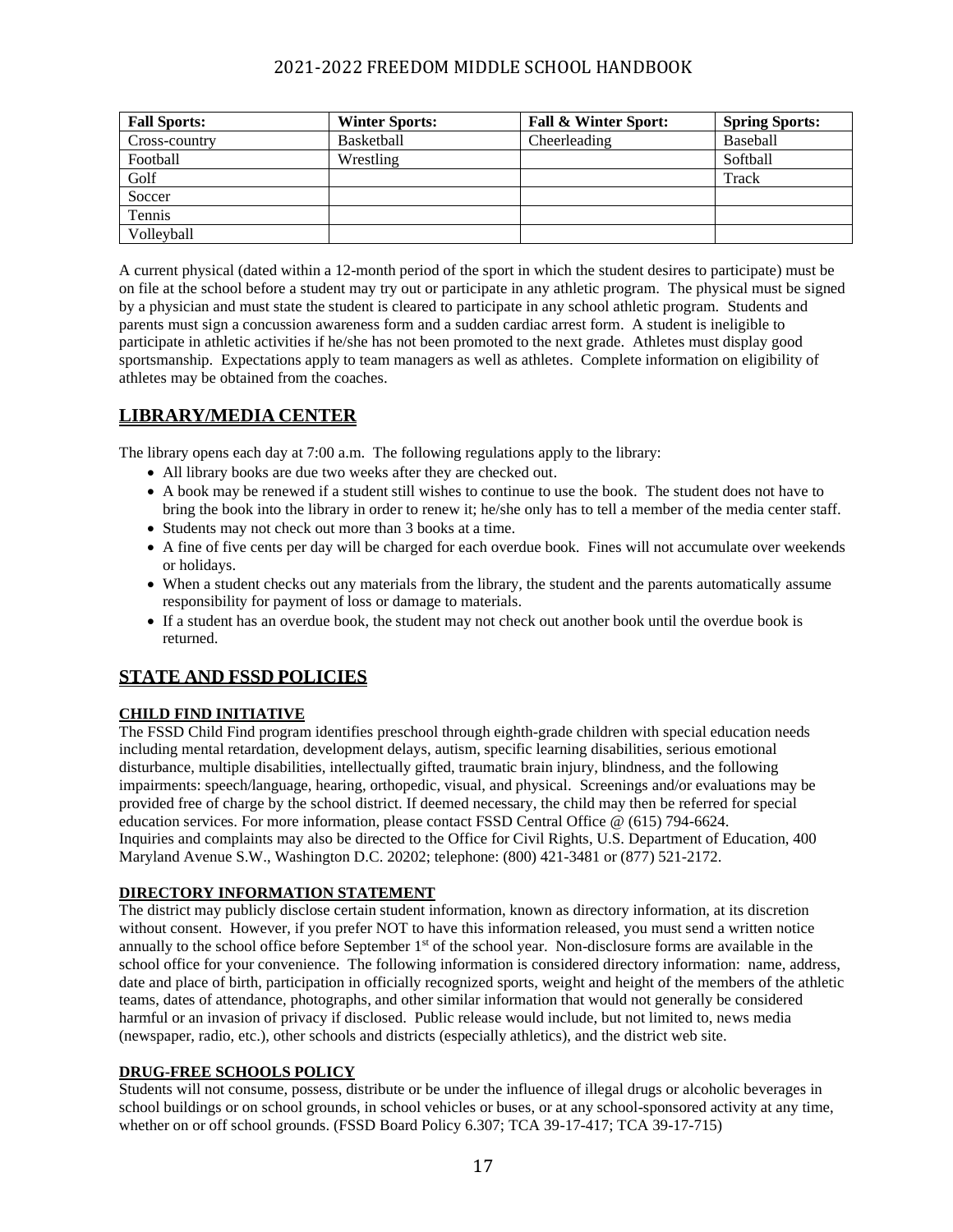### **EQUAL EDUCATION OPPORTUNITIES**

It is the policy of the Franklin Special School District not to discriminate on the basis of sex, race, national origin, creed, age, marital status or disability in its educational programs, activities or employment policies as required by Title VI and VII of the 1964 Civil Rights Act (prohibits discrimination on the basis of race), Title IX of the 1972 educational Amendments Act (prohibits discrimination on the basis of sex), and Section 504 of the Federal Rehabilitation Act of the 1973 (prohibits discrimination on the basis of handicap). Inquires about compliances with Title VI & VII, Title IX, or Section 504 and grievance procedures may be directed to the Civil Rights Coordinator at the Franklin Special School District Board of Education at 794- 6624.

### **FRANKLIN SPECIAL BOARD of EDUCATION DISCRIMINATION /HARASSMENT POLICY (Sexual, Racial, Ethnic, Religious)**

Students shall be provided a learning environment free from sexual, racial, ethnic, and religious discrimination/harassment. It shall be a violation of this *policy for any employee or any student to discriminate*  against or harass a student through disparaging conduct or communication that is sexual, racial, ethnic, or religious in nature. The following guidelines are set forth to protect students from discrimination/harassment. Student discrimination/harassment will not be tolerated. Discrimination/harassment is defined as conduct, advances, gestures or words either written or spoken of a sexual, racial, ethnic, or religious nature that:

- Unreasonably interfere with the student's work or educational opportunities; or
- Create an intimidating, hostile or offensive learning environment; or
- Imply that submission to such conduct is made an explicit or implicit term of receiving grades or credit.

### **FRANKLIN SPECIAL SCHOOL DISTRICT MEAL CHARGE ADMINISTRATIVE PROCEDURE**

Families will have access to the meal charge administrative procedure via publication in the student handbook, FSSD website, and included with the Free and Reduced applications. Families of transfer students (during the year) will receive a written copy of the district-wide charge administrative procedure in the student handbook and FSSD website.

#### **Local Charge Administrative Procedure Considerations**

- Students unable to pay for meals at the time of the meal service are allowed to charge Breakfast and Lunch.
- Students charging breakfast and/or lunch will receive reimbursable meals.
- Student with a negative balance will not be able to charge ala carte items. If a parent sends in cash for an ala carte item the student may use the cash for that item.

### **Household Notification**

Negative balance notification:

- 1. The FCS department will send out a negative balance email to the parent's email address each Saturday.
- 2. The FCS manager at the student's school will send home a notice through the child's teacher weekly.
- 3. The FCS department will use Blackboard Connect Ed to call every family with a negative balance of \$20.00 or more on the  $15<sup>th</sup>$  and  $30<sup>th</sup>$  of the month.
- 4. Any student's whose account is over \$50.00 will receive a phone call from the FCS manager at that child school.
- 5. Any account over \$75.00 will be referred to the FSSD Social Worker for evaluation on the family's need for assistance.

#### **Delinquent Debt**

Delinquent debt is defined as overdue unpaid meal charges that are considered collectable, with efforts being made to collect them. The debt may remain on the accounting documents until it is collected. The debt will be carried over at the end of the school year. Family access may be suspended until account is paid.

### **Repayment plans**

Each household may request a repayment plan that will include payment levels and due dates appropriate to a household's particular circumstances. Please contact Robbin Cross, [crossrob@fssd.org](mailto:crossrob@fssd.org) , 615-794-6624 for establishing a repayment plan.

### **Bad Debt**

Bad debt is determined to be uncollectable, with that further collection efforts for delinquent debt deemed useless or too costly. Delinquent debt will be considered as bad debt 90 days after the child leaves FSSD.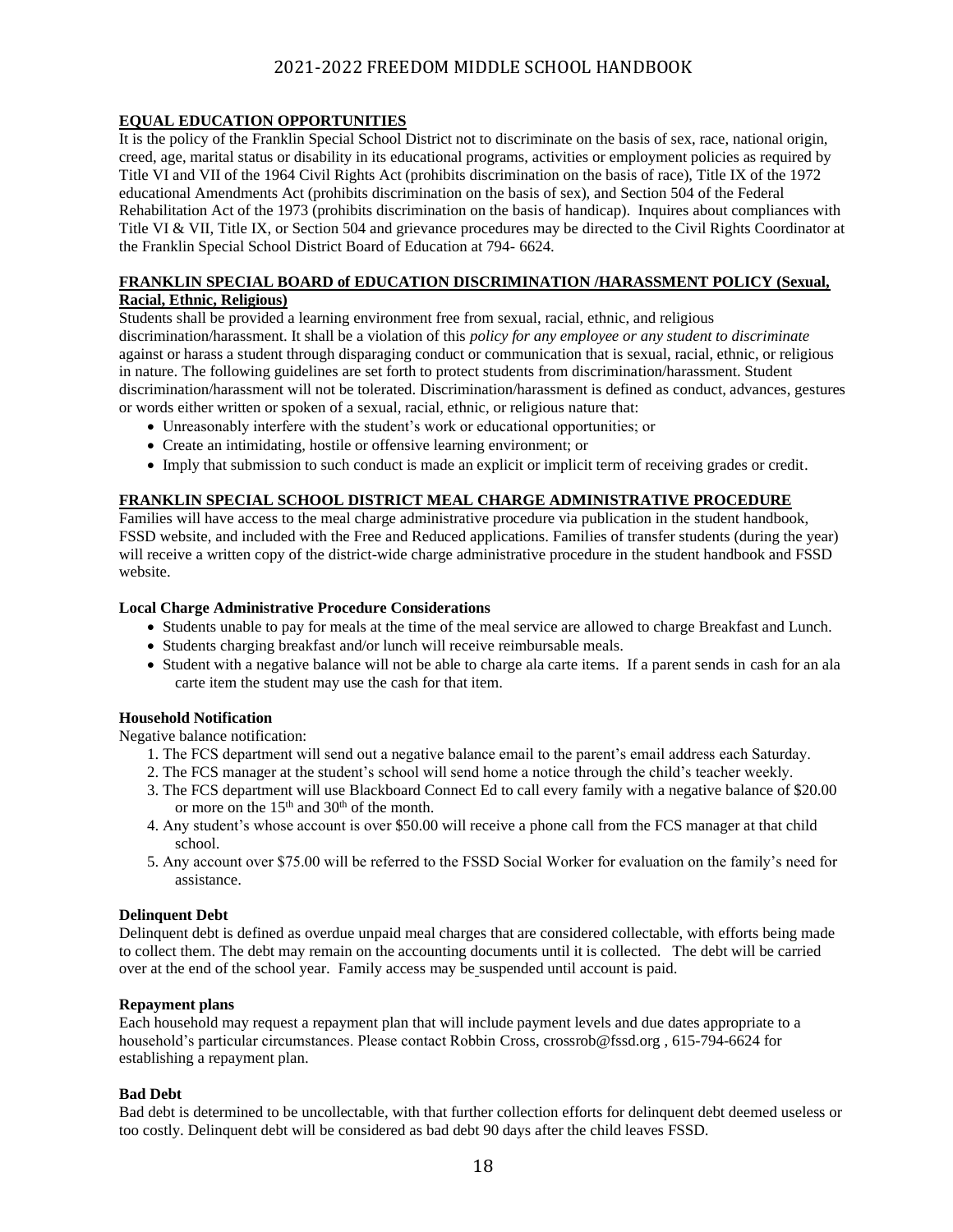#### **Additional Resources**

Families may find assistance with applying for free or reduced price schools meals by contacting any of the following FSSD staff members at 615-794-6624:

Robbin Cross, FSSD FCS Supervisor, [crossrob@fssd.org.](mailto:crossrob@fssd.org) Amanda Fisher, FSSD Social Worker, fisherama@fssd.org Diane Price, FSSD Translator, [pricedia@fssd.org](mailto:pricedia@fssd.org)

### **HOMELESS EDUCATION**

Children may qualify for consideration under the **McKinney-Vento Homeless Education Act** if any of the following apply: you live in a shelter, motel, vehicle, campground, abandoned building or trailer, or other inadequate accommodations, or if you live with friends or relatives because of the inability to afford adequate housing. If any of these apply, you may be entitled to all services, rights and protection provided under this law. Children have the right to attend school. They have the right to continue in the school last attended before becoming homeless (if that is your choice and it is feasible) and receive transportation to the school last attended prior to becoming homeless if requested. Children may enroll in a school without a permanent address, school records, or immunization records in hand. The school will provide assistance in obtaining proper documentation and homeless children will receive the same special programs and services provided to all other children.

### **LOCATIONS AND AUTHORIZED CUSTODIANS**

The primary source of access is the school in which a student is enrolled. The principal is the authorized custodian for these records. The Director of Special Education regulates records of students involved in Special Education Programs, including the dates of individual assessments. If a student leaves the FSSD, the student record will be sent to the new school upon request from that school.

### **NON-RELEASE FORMS**

Pursuant to the terms of the Family Educational Rights and Privacy Act (FERPA), 20 U.S.C.&1232(g), FSSD schools designate the following personally identifiable information contained in a student's educational record as "directory information": name, address, date and place of birth, participation in officially recognized activities and sports, weight and height of members of athletic teams, dates of attendance and other similar information that would not generally be considered harmful or an invasion of privacy if disclosed. Public release can also include, but is not limited to, the district's web site. It is not our policy, however, to post student information (including fist and last names or addresses) on the web site for public view.

FSSD assumes student/parent consent to the public release of directory information unless a non-release form is completed by a parent/guardian. This form excludes a student's photograph and information from being included in school publications such as the yearbook. Forms are available in all school offices and remain active throughout a student's time in the FSSD. Only a parent/guardian may void the consent form.

### **POLICY AMENDMENTS**

These policies, guidelines, and procedures are not all inclusive. They may be amended as deemed appropriate by the Franklin Special School administration. A complete copy of FSSD Board Policy is available at www.fssd.org.

### **RESPECT FOR STUDENT PRIVACY ONLINE**

When attending school events, the Franklin Special School District recognizes that attendees often want to videotape and/or photograph the students. However, in an effort to respect the privacy concerns of others, as well as to honor the state and federal privacy laws of individual students whose parents/guardians have specifically requested not to be photographed, the District strongly request that any video footage and/or still images of non-custodial students NOT be posted online to sites such as, but not limited to, Facebook, Flickr, Instagram, Twitter, YouTube, etc. Although the FSSD strongly urges attendees to respect the privacy of others, families must also recognize that the District has no means for preventing attendees from taking such actions. A general courtesy is to ask for parental permission before posting video or photographs of students/families online.

### **RIGHT TO REVIEW TEACHER QUALIFICATIONS – NCLB Title I**

Title I of No Child Left Behind (NCLB) provides parents the right to request information regarding the professional qualifications of the student's classroom teachers and any paraprofessionals providing support to the child. Parents must be provided, upon request, state qualifications and license criteria for teachers and paraprofessionals.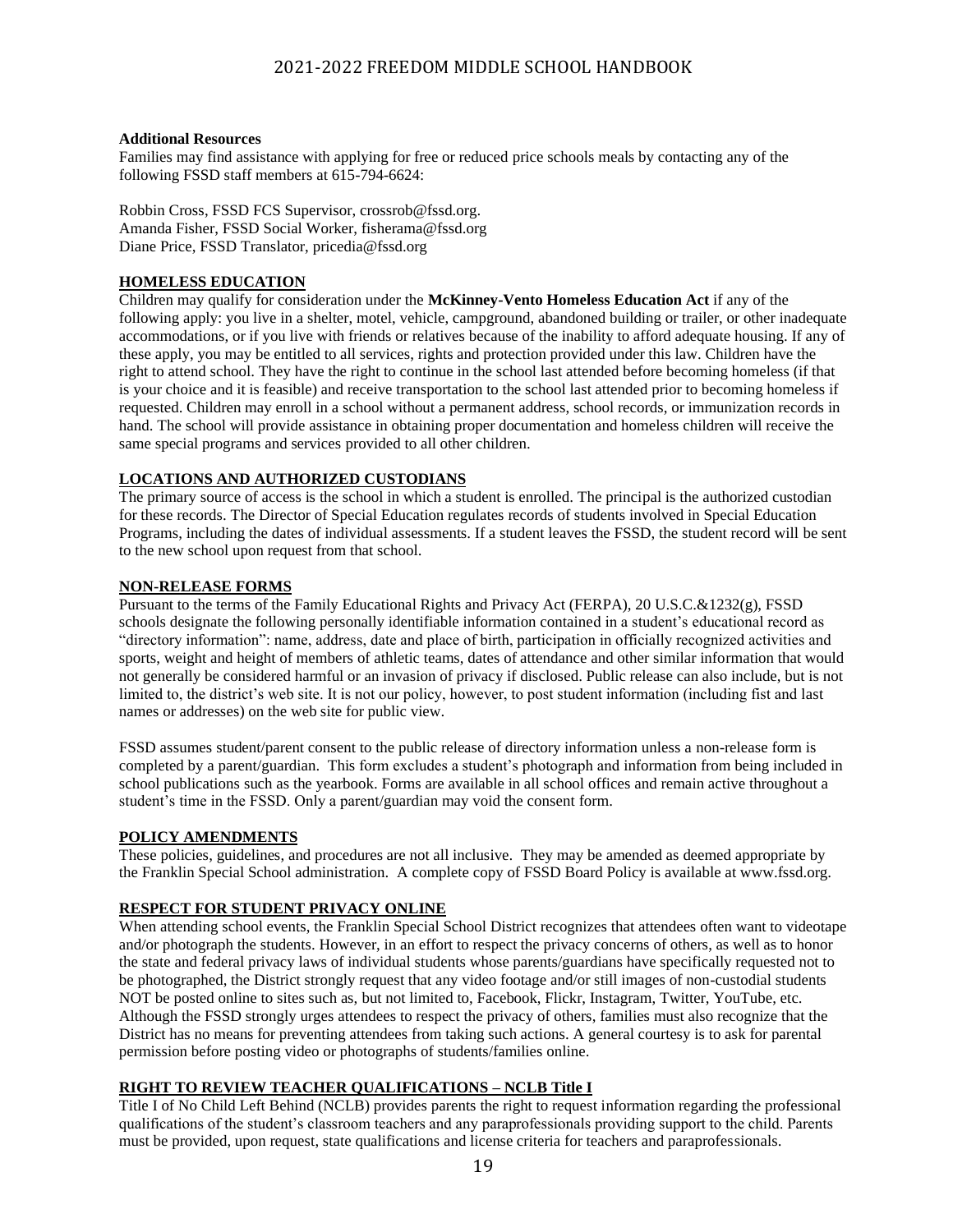### **RIGHTS OF CHILDREN WITH DISABILITIES AND PARENT RESPONSIBILITIES**

Parents may access information about child advocacy groups and information on how to contact the state department of education for information on student rights and services from the following agencies:

#### **Tennessee Department of Education Legal Services Division**

710 James Robertson Parkway, Andrew Johnson Tower, 5th floor, Nashville, TN 37243-0380, 615-741- 2851, Fax: 615-253-5567 or 615-532-9412.

#### **Child Advocacy Groups Contact Information**

In addition to the state and local resources available to parents and children, there are many agencies and organizations that offer support, information, training, and help in advocating for persons with disabilities in Tennessee. A few of these organizations are listed below:

- **The ARC of Williamson County,** 129 W Folkes Street, Suite 151, Franklin, TN 37064, 615-790-5815, Fax: 615-790-5891.
- **Support and Training for Exceptional Parents (STEP),** 712 Professional Plaza, Greenville, TN 37745, 615-463-2310, Web: http://www.tnstep.org
- **Tennessee Protection and Advocacy (TP&A),** 416 21st Avenue South, Nashville, TN 37212, 615-298 1080, Toll free: 1-800-287-9636, TTY: 615-298-2471, Fax: 615-298-2046
- **Tennessee Voices for Children,** 1315 8th Avenue South, Nashville, TN 37203, 615-269-7751, Fax: 615 269-8914, TN Toll Free: 800-670-9882, TVC@tnvoices.org.

These are but a few of the organizations available to help with information, training, and advocacy. For a more extensive list visit the Tennessee Disability Services-Disability Pathfinder Database: http//kc.vanderbilt.edu/tennesseepathfinder/ServiceFinder/Default/aspx

The Department of Education and Franklin Special School District do not intend this as an endorsement or recommendation for any individual organization or service represented in this list.

#### **SAFE AND DRUG FREE SCHOOLS AND COMMUNITIES ACT**

The Safe and Drug Free Schools and Communities Act is designed to support programs that prevent violence in and around schools; that prevent the illegal use of alcohol, tobacco, and drugs; that involve parents and communities; and that are coordinated with related Federal, State, school, and community efforts and resources to foster a safe and drug-free learning environment that supports student academic achievement.

#### **SECTION 504 OF THE REHABILITATION ACT OF 1973**

Section 504 is a federal law designed to protect the rights of individuals with disabilities in programs and activities that receive federal financial assistance from the U.S. Department of Education. It states that: "No otherwise qualified individual with a disability in the United States . . . shall, solely by reason of his or her disability, be excluded from the participation in, be denied the benefits of, or be subjected to discrimination under any program or activity receiving federal financial assistance . . . "

Section 504 regulations require school districts to provide a "free appropriate public education" (FAPE) to each qualified student with a disability who is in the school district's jurisdiction, regardless of the nature or severity of the disability. That is, students with disabilities should be provided with educational services designed to meet their individual needs to the same extent as the needs of students without disabilities are met. An appropriate education for a student with a disability under the Section 504 regulations could consist of education in regular classrooms, education in regular classes with supplementary services, and/or special education and related services. To be protected under Section 504, a student must be determined to:

- have a mental or physical impairment that substantially limits one or more major life activities (walking, breathing, learning, seeing, hearing, speaking, performing manual tasks, working, and caring for oneself);
- have a record of such impairment;
- be regarded as having such impairment.

In order to fulfill its obligations under Section 504 and the ADA, the FSSD recognizes a responsibility to avoid discrimination in policies and practices regarding its personnel and students. No discrimination against any person on the basis of a disability will knowingly be permitted in any of the district's programs or practices. The school